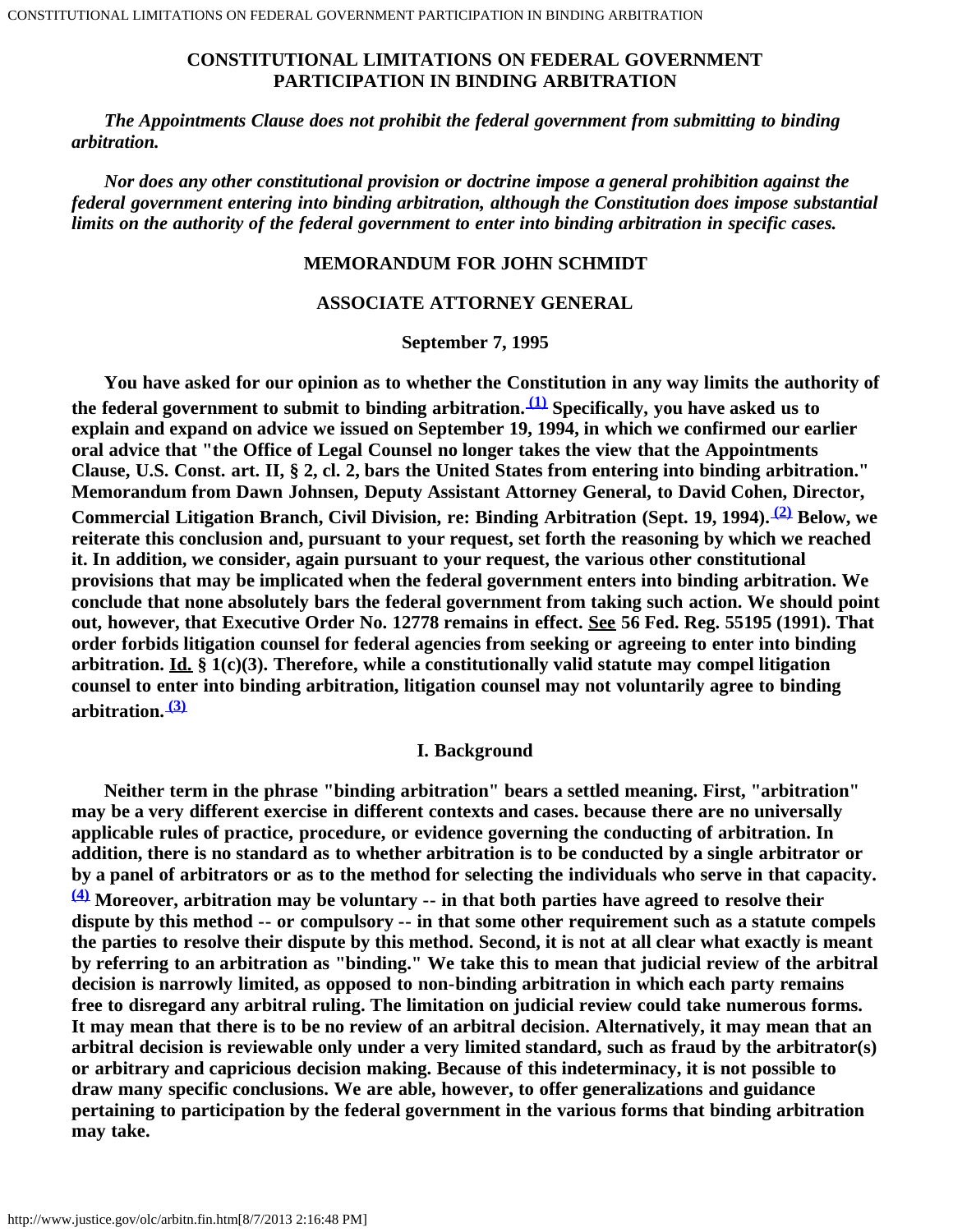## **II. The Appointments Clause**

## **A. Whether Arbitrators Are Officers of the United States**

 **To understand why the assertion that the Appointments Clause prohibits the government from entering into binding arbitration is not well-founded, it is necessary first to examine the requirements of the Appointments Clause itself. The Appointments Clause provides that**

**[the President,] shall nominate, and by and with the Advice and Consent of the Senate, shall appoint Ambassadors, other public Ministers and Consuls, Judges of the supreme Court, and all other Officers of the United States, whose Appointments are not herein otherwise provided for, and which shall be established by Law: but the Congress may by Law vest the Appointment of such inferior Officers, as they think proper, in the President alone, in the Courts of Law, or in the Heads of Departments.**

**U.S. Const. art. II, § 2, cl. 2. The Appointments Clause sets forth the exclusive mechanisms by which an officer of the United States may be appointed. See Buckley v. Valeo, 424 U.S. 1, 124-37 (1976) (per curiam). The first issue to be resolved is, who is an "officer" within the meaning of the Constitution and therefore must be appointed by one of the methods set out in the Appointments Clause?**

 **Not everyone who performs duties for the federal government is an officer within the meaning of the Appointments Clause. The requirements of the Appointments Clause apply only where an individual is appointed to an "office" within the federal government. From the early days of the Republic, the concepts of "office" and "officer" have been understood to embrace the ideas of "tenure, duration, emolument, and duties." United States v. Hartwell, 73 U.S. (6 Wall.) 385, 393 (1868). Because Hartwell has long been taken as the leading statement of the constitutional meaning of "officer," [\(5\)](#page-16-1) that statement is worth repeating in full:**

**An office is a public station, or employment, conferred by the appointment of government. The term embraces the ideas of tenure, duration, emolument, and duties.**

**The employment of the defendant was in the public service of the United States. He was appointed pursuant to law, and his compensation was fixed by law. Vacating the office of his superior would not have affected the tenure of his place. His duties were continuing and permanent, not occasional or temporary. They were to be such as his superior in office should prescribe.**

**A government office is different from a government contract. The latter from its nature is necessarily limited in its duration and specific in its objects. The terms agreed upon define the rights and obligations of both parties, and neither may depart from them without the assent of the other.**

## **Id. at 393.**

 **Hartwell and the cases following it specify a number of criteria for identifying those who must be appointed as constitutional officers, and in some cases it is not entirely clear which criteria the court considered essential to its decision. Nevertheless, we believe that from the earliest reported decisions onward, the constitutional requirement has involved at least three necessary components. The Appointments Clause is implicated only if there is created or an individual is appointed to (1) a position of employment (2) within the federal government (3) that is vested with significant authority pursuant to the laws of the United States.**

 **1. A Position of Employment: The Distinction between Appointees and Independent Contractors. An officer's duties are permanent, continuing, and based upon responsibilities created**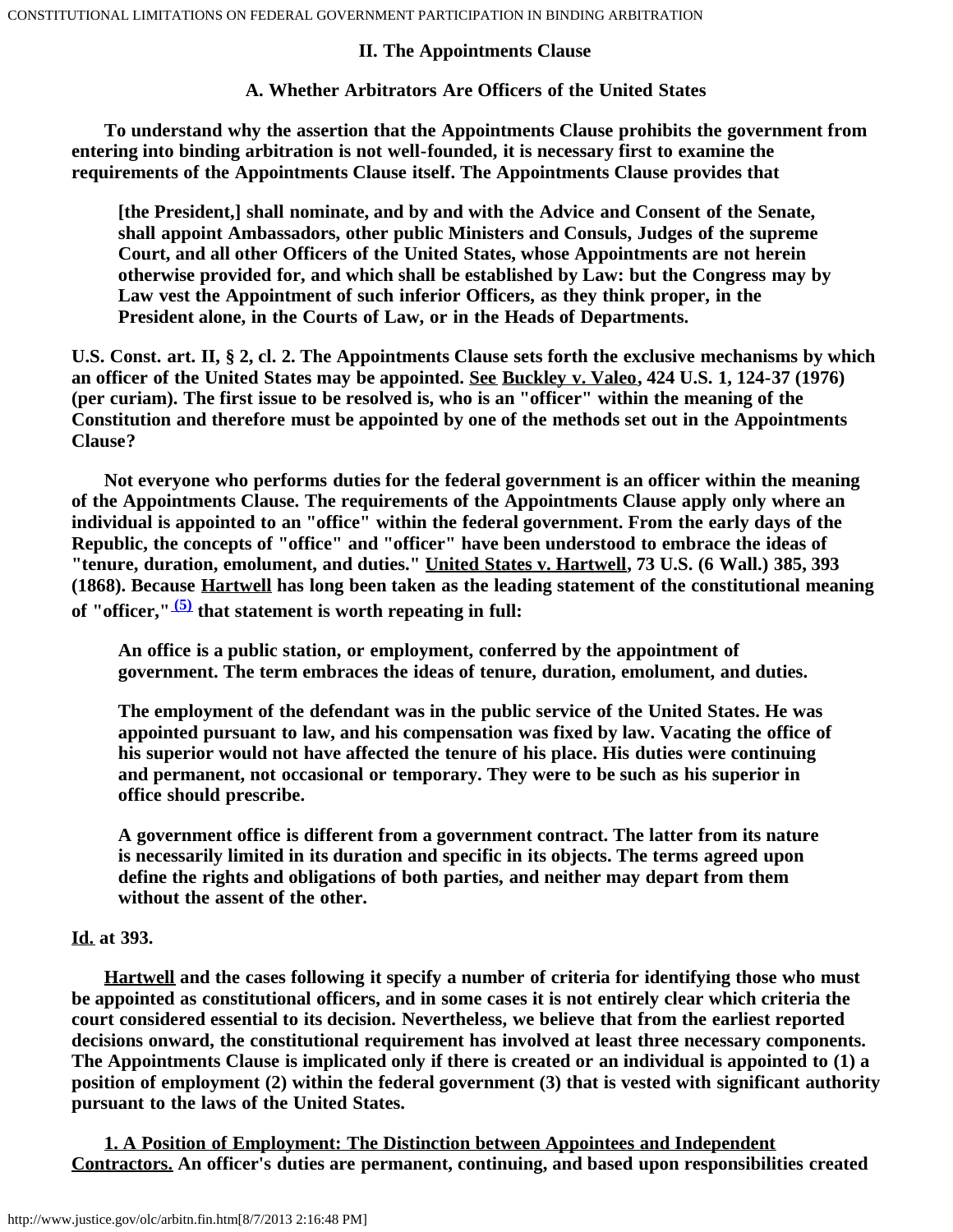**through a chain of command rather than by contract. Underlying an officer is an "office," to which the officer must be appointed. As Chief Justice Marshall, sitting as circuit justice, wrote: "Although an office is `an employment,' it does not follow that every employment is an office. A man may certainly be employed under a contract, express or implied, to do an act, or perform a service, without becoming an officer." United States v. Maurice, 26 F. Cas. 1211, 1214 (C.C.D. Va. 1823) (No. 15,747). Chief Justice Marshall speaks here of being "employed under a contract"; in modern terminology the type of non-officer status he is describing is usually referred to as that of independent contractor. In Hartwell, this distinction shows up in the opinion's attention to the characteristics of the defendant's employment being "continuing and permanent, not occasional or temporary," as well as to the suggestion that with respect to an officer, a superior can fix and then change the specific set of duties, rather than having those duties fixed by a contract. 73 U.S. at 393.**

 **The Court also addressed the distinction between employees and persons whose relationship to the government takes some other form in United States v. Germaine, 99 U.S. 508 (1878). There, the Court considered whether a surgeon appointed by the Commissioner of Pensions "to examine applicants for pension, where [the Commissioner] shall deem an examination . . . necessary," id. at 508 (quoting Rev. Stat. § 4777), was an officer within the meaning of the Appointments Clause. The surgeon in question was "only to act when called on by the Commissioner of Pensions in some special case"; furthermore, his only compensation from the government was a fee for each examination that he did in fact perform. Id. at 512. The Court stated that the Appointments Clause applies to "all persons who can be said to hold an office under the government" and, applying Hartwell, concluded that "the [surgeon's] duties are not continuing and permanent and they are occasional and intermittent." Id. (emphasis in original). The surgeon, therefore, was not an officer of the United States. Id. [\(6\)](#page-16-2)**

 **2. Appointment to a Position within the Federal Government. In addition, Hartwell and the other major decisions defining "Officers of the United States" all reflect the historical understanding that the Appointments Clause speaks only to positions within the federal government. The Appointments Clause simply is not implicated when significant authority is devolved upon nonfederal actors. In Hartwell the Court stated that "[a]n office is a public station, or employment, conferred by the appointment of government." 73 U.S. at 393. In holding that the Appointments Clause applied in that case, the Court stressed that "[t]he employment of the defendant was in the public service of the United States." Id.; see also United States v. Germaine, 99 U.S. 508, 510 (1878) (founders intended appointment pursuant to the Appointments Clause only for "persons who can be said to hold an office under the government about to be established under the Constitution"). This means that the delegation of federal authority to state officials can present no Appointments Clause difficulties, because the individuals serve as state officials rather than as federal officials. [\(7\)](#page-16-3) It is a conceptual mistake to argue that federal laws delegating authority to state officials create federal "offices," which are then filled by (improperly appointed) state officials. Rather, the "public station, or employment" has been created by state law; the federal statute simply adds federal authority to a pre-existing state office. [\(8\)](#page-17-0) Accordingly, the substantiality of the delegated authority is immaterial to the Appointments Clause conclusion. [\(9\)](#page-17-1) An analogous point applies to delegations made to private individuals: the simple assignment of some duties under federal law, even significant ones, does not by itself pose an Appointments Clause problem. [\(10\)](#page-17-2)**

 **In our view, therefore, the lower federal courts have been correct in rejecting Appointments Clause challenges to the exercise of federally-derived authority by state officials, [\(11\)](#page-17-3) the District of Columbia City Council, [\(12\)](#page-17-4) qui tam relators under the False Claims Act, [\(13\)](#page-17-5) and plaintiffs under the citizen suit provisions of the Clean Water Act. [\(14\)](#page-17-6) The same conclusion should apply to the members of multinational or international entities who are not appointed to represent the United States. [\(15\)](#page-17-7)**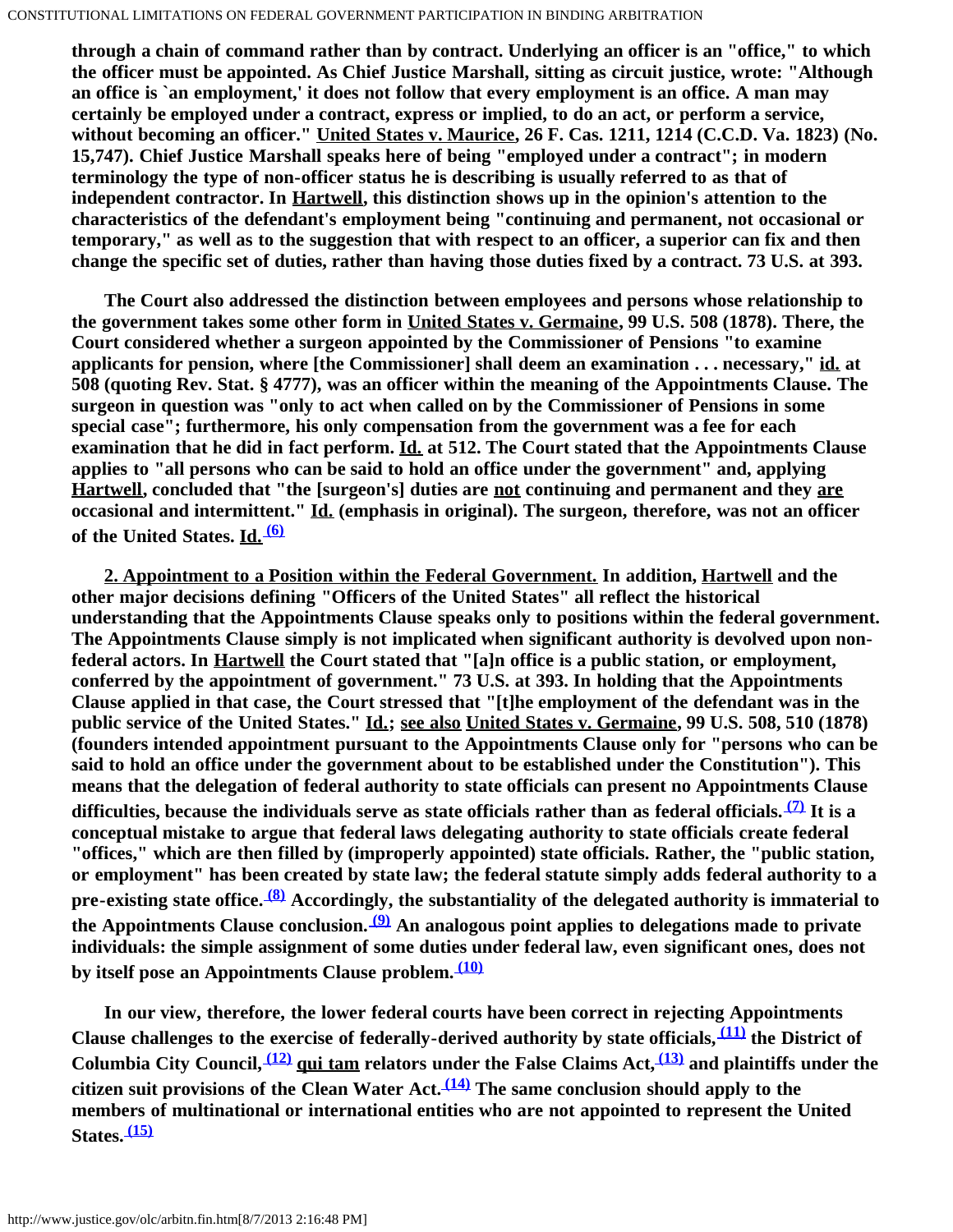**3. The Exercise of Significant Authority. Chief Justice Marshall's observation that "[a]lthough an office is `an employment,' it does not follow that every employment is an office," United States v. Maurice, 26 F. Cas. 1211, 1214 (C.C.D. Va. 1823) (No. 15,747) (Marshall, Circuit Justice), points to a third distinction as well -- although not one that was at issue in Maurice itself. An officer is distinguished from other full-time employees of the federal government by the extent of authority he or she can properly exercise. As the Court expressed in Buckley v. Valeo, 424 U.S. 1 (1976) (per curiam):**

**We think that the term "Officers of the United States" as used in Art. II, defined to include "all persons who can be said to hold an office under the government" in United States v. Germaine, [means] that any appointee exercising significant authority pursuant to the laws of the United States . . . must . . . be appointed in the manner prescribed by [the Appointments Clause].**

**Id. at 125-26 (emphasis added). [\(16\)](#page-18-0) In contrast, "[e]mployees are lesser functionaries subordinate to officers of the United States." Id. at 126 n.162.**

 **The distinction between constitutional officers and other employees is a long-standing one. See, e.g., Burnap v. United States, 252 U.S. 512, 516-19 (1920) (landscape architect in the Office of Public Buildings and Grounds was an employee, not an officer); Second Deputy Comptroller of the Currency -- Appointment, 26 Op. Att'y Gen. 627, 628 (1908) (Deputy Comptroller of the Currency was "manifestly an officer of the United States" rather than an employee). At an early point, the Court noted the importance of this distinction for Appointments Clause analysis. See Germaine, 99 U.S. at 509. [\(17\)](#page-18-1)**

 **The Supreme Court relied on the officer/employee distinction in Freytag v. Commissioner, 501 U.S. 868 (1991). In Freytag, the Court rejected the argument that special trial judges of the Tax Court are employees rather than officers because "they lack authority to enter a final decision" and thus arguably are mere subordinates of the regular Tax Court judges. [\(18\)](#page-19-0) Id. at 881. The Court put some weight on the fact that the position of special trial judge, as well as its duties, salary, and mode of appointment, are specifically established by statute; [\(19\)](#page-19-1) the Court also emphasized that special trial judges "exercise significant discretion" in carrying out various important functions relating to litigation in the Tax Court. Id. at 881-82.**

 **In contrast, as this Office has concluded, the members of a commission that has purely advisory functions "need not be officers of the United States" because they "possess no enforcement authority or power to bind the Government." Proposed Commission on Deregulation of International Ocean Shipping, 7 Op. O.L.C. 202, 202-03 (1983). For that reason, the creation by Congress of presidential advisory committees composed, in whole or in part, of congressional nominees or even of members of Congress does not raise Appointments Clause concerns.**

 **Because employees do not wield independent discretion and act only at the direction of officers, they do not in their own right "exercis[e] responsibility under the public laws of the Nation," Buckley, 424 U.S. at 131. [\(20\)](#page-19-2) Conversely, "any appointee" in federal service who "exercis[es] significant authority pursuant to the laws of the United States" must be an officer in the constitutional sense and must be appointed in a manner consistent with the Appointments Clause. [\(21\)](#page-19-3) 424 U.S. at 126.**

 **To recapitulate, one who occupies a position of employment within the federal government that carries significant authority pursuant to the laws of the United States is required to be an officer of the United States, and therefore to be appointed pursuant to the Appointments Clause. Each one of the underlined terms signifies an independent condition, all three of which must be met in order for the position to be subject to the requirements of the Appointments Clause. We now turn to**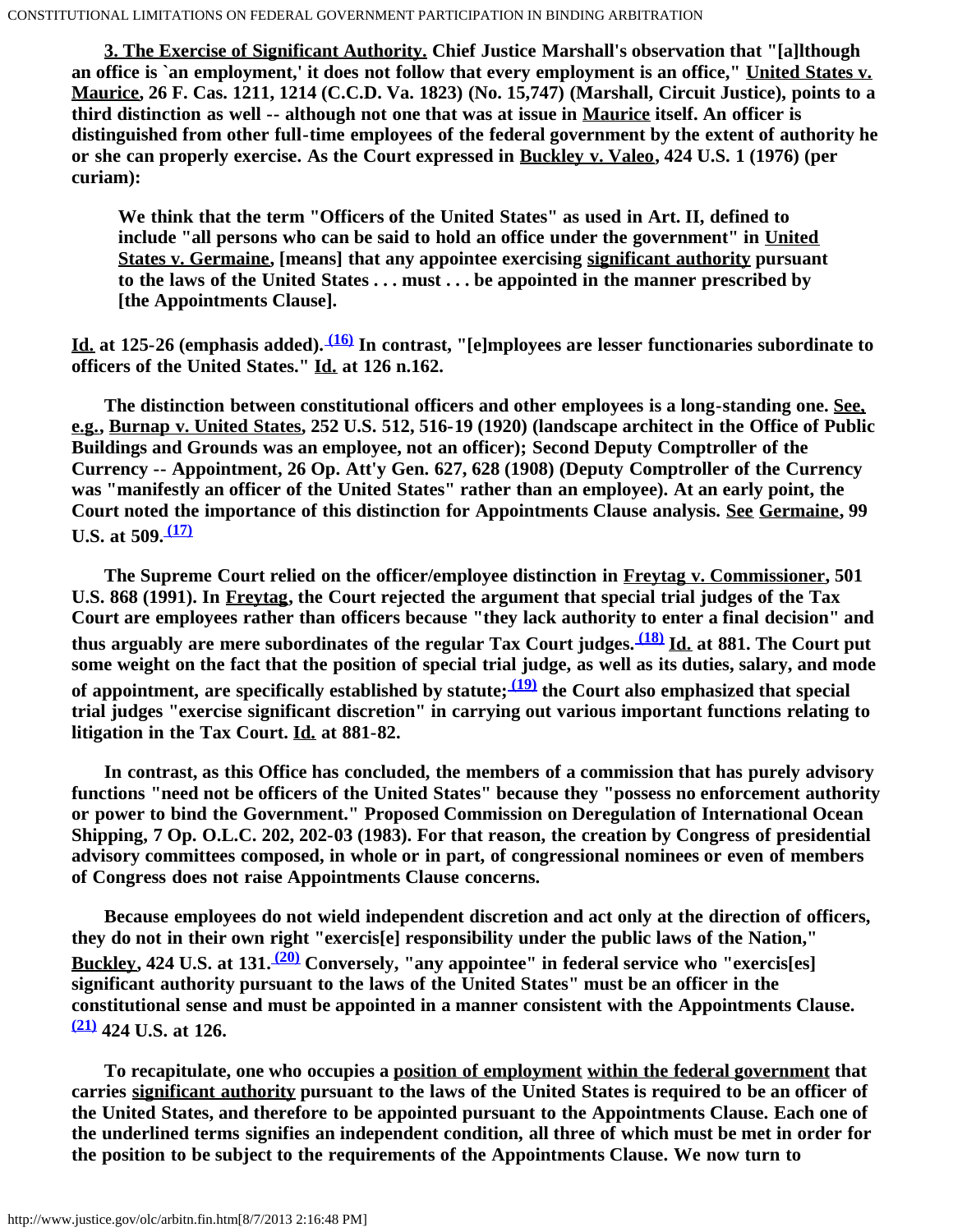**consideration of whether arbitrators occupy a position of employment in the federal government and exercise significant federal authority.**

 **4. Arbitrators. It seems beyond dispute that arbitrators exercise significant authority, at least in the context of binding arbitration involving the federal government. However, arbitrators retained for purposes of resolving a single case do not satisfy the remaining necessary conditions. They are manifestly private actors who are, at most, independent contractors to, rather than employees of, the federal government. Arbitrators are retained for a single matter, their service expires at the resolution of that matter, and they fix their own compensation. Hence, their service does not bear the hallmarks of a constitutional office -- tenure, duration, emoluments, and continuing duties. Consequently, arbitrators do not occupy a position of employment within the federal government, and it cannot be said that they are officers of the United States. Because arbitrators are not officers, the Appointments Clause does not place any requirements or restrictions on the manner in which they are chosen.**

 **Auffmordt v. Hedden, 137 U.S. 310 (1890), compels this conclusion. That case involved a statute that entitled an importer who was dissatisfied with the government's valuation of dutiable goods to demand a reappraisement jointly conducted by a general appraiser (a government employee) and a "merchant appraiser" appointed by the collector of customs for the specific case. Despite the fact that the reappraisement decision was final and binding on both the government and the importer, id. at 329, the Court rejected the argument that the merchant appraiser was an "inferior Officer" whose appointment did not accord with the requirements of the Appointments Clause. In describing the merchant appraiser, the Court said:**

**He is selected for the special case. He has no general functions, nor any employment which has any duration as to time, or which extends over any case further than as he is selected to act in that particular case. . . . He has no claim or right to be designated, or to act except as he may be designated. . . . His position is without tenure, duration, continuing emolument, or continuous duties . . . . Therefore, he is not an `officer,' within the meaning of the clause.**

**Id. at 326-27. Not only does Auffmordt compel our conclusion, the contrary position -- that an independent contractor or non-federal employee who exercises significant governmental authority must be appointed pursuant to the Appointments Clause -- would be inconsistent with the Germaine and Hartwell cases discussed above. [\(22\)](#page-19-4)**

 **Our conclusion is consistent with the Supreme Court's classification of the independent counsel as an inferior officer in Morrison v. Olson, 487 U.S. 654 (1988). There the Court observed that "[i]t is clear that appellant is an `officer' of the United States, not an `employee.'" Id. at 671 n.12. Significantly, the lone authority the Court cited for this proposition was "Buckley, 424 U.S., at 126, and n. 162." At the page cited, the Buckley Court quoted and reaffirmed Germaine, and in the footnote cited the Court reaffirmed both Germaine and Auffmordt. Buckley, 424 U.S. at 126 & n.162. This coupled with Morrison's express approval of Germaine, 487 U.S. at 670, strongly counsel against interpreting Morrison to have scuttled the Auffmordt and Germaine definition of office, which treats tenure, duration, emoluments, and continuing duties as necessary conditions.**

 **We believe that the factors that make it "clear" that an independent counsel is an officer of the United States demonstrate that an arbitrator is not. The office of independent counsel is created by statute. See 28 U.S.C. § 591 et seq. The independent counsel's compensation is fixed specifically by statute at the rate set forth at 5 U.S.C. § 5315 for level IV of the Senior Executive Service. Id. § 594(b). All of the others listed as receiving this compensation are in the full-time employment of the federal government and, insofar as we are aware, are in fact officers within the meaning of the Appointments Clause. See 5 U.S.C. § 5315 (setting compensation for, inter alia, assistant attorneys general). The independent counsel's operating and overhead expenses are fixed [\(23\)](#page-19-5) by statute and**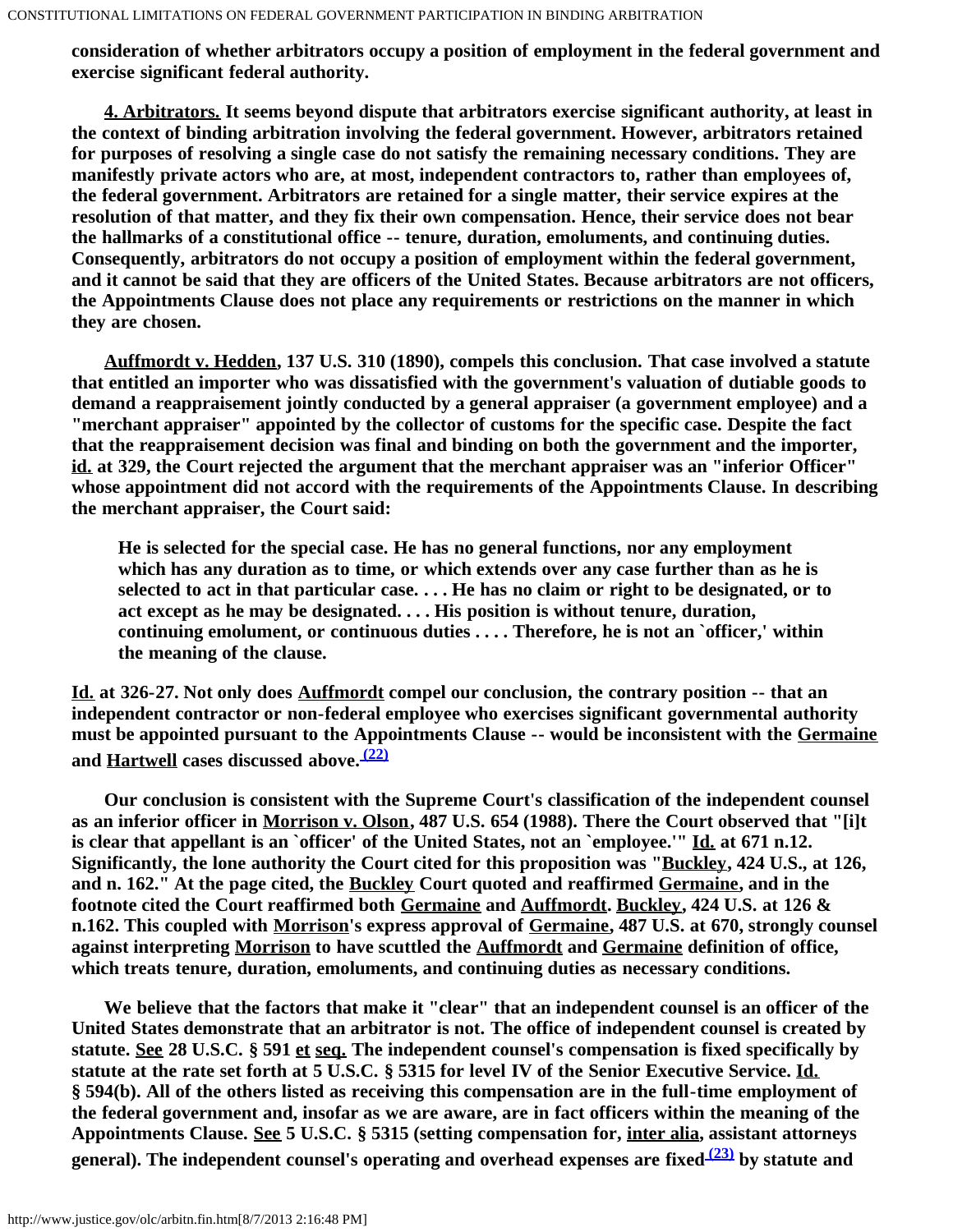**appropriation. 28 U.S.C.§ 594(c) (fixing compensation of attorneys employed by an independent counsel); id. § 594(l) (providing for administrative support, office space, and travel expenses). Significantly, Congress is the exclusive source of funding for any operations undertaken by the independent counsel. In this way, Congress takes some part in providing an ongoing definition to the office of independent counsel and may exercise some degree of influence over the independent counsel. Indeed, as the Court noted, Congress expressly retained oversight authority with respect to the activities of independent counsels and provided for submission of reports by independent counsels to congressional oversight committees. 487 U.S. at 664-65. In addition, the independent counsel occupies a position that is formally within the federal government. That position is, according to the Supreme Court, within the executive branch chain of command to at least some extent and subject to oversight and control by the President and guidance of the Attorney General. Id. at 685-92; 28 U.S.C. § 594(e). The independent counsel also may request and receive the assistance of the Department of Justice. 28 U.S.C. § 594(d). The independent counsel thus clearly occupies a position of employment within the federal government. In fact, this point was so clear that Congress went out of its way expressly to provide that the position of independent counsel would be "separate from and independent of the Department of Justice" for certain purposes. Id. § 594(i).**

 **Arbitrators share none of these material qualities. The position of arbitrator is not created by a congressional enactment. Arbitrators set their own fee and charge the client parties, including but not limited to the government, that fee. No appropriation is made specifically to support the operations or expenses of arbitrators. [\(24\)](#page-19-6) As a result, an arbitrator's compensation even for a case involving the government is not limited to the fee paid by the government and an arbitrator remains free to turn to other sources for funding of his or her operations and expenses, subject of course to conflict of interest and ethical limitations. In addition, arbitrators are not subject to congressional oversight or to presidential control.**

 **Finally, the statute creating the office of independent counsel also defines the procedures by which the office may be terminated. Id. at 664. Arbitrators, by contrast, serve until the matter they are retained to resolve is completed; there is no statutory process for termination of their "office." This vividly demonstrates that while there is an office underlying the position of independent counsel, there is no similar office underlying one who acts as an arbitrator; there is no process for terminating the office of an arbitrator because there is no office to terminate.**

 **This is not to say that it is impossible for a binding arbitration mechanism to run afoul of the Appointments Clause. As indicated, arbitrators whose sole or collective decisions are binding on the government exercise significant authority. If any such arbitrator were to occupy a position of employment within the federal government, that arbitrator would be required to be appointed in conformity with the Appointments Clause. See Freytag v. CIR, 111 S. Ct. 2631, 2640-41 (1991). Thus, if a federal agency were to conduct binding arbitrations and to employ arbitrators whom it provided with all relevant attributes of an office, all such arbitrators would be required to be appointed in conformity with the Appointments Clause.**

## **B. The Appointments Clause as Bar against**

## **Delegations to Private Actors**

 **We do not understand there to be any dispute that arbitrators are private rather than government actors. See William J. Davey, The Appointments Clause and International Dispute Settlement Mechanisms: A False Conflict, 49 Wash. & Lee L. Rev. 1315, 1318 (1992) ("no one would argue that [arbitrators] are" officers of the United States). Instead, the position that the Appointments Clause prohibits the government from entering into binding arbitration rests on a negative inference drawn from the Appointments Clause -- specifically, that only officers of the United States appointed pursuant to the Appointments Clause may exercise significant federal**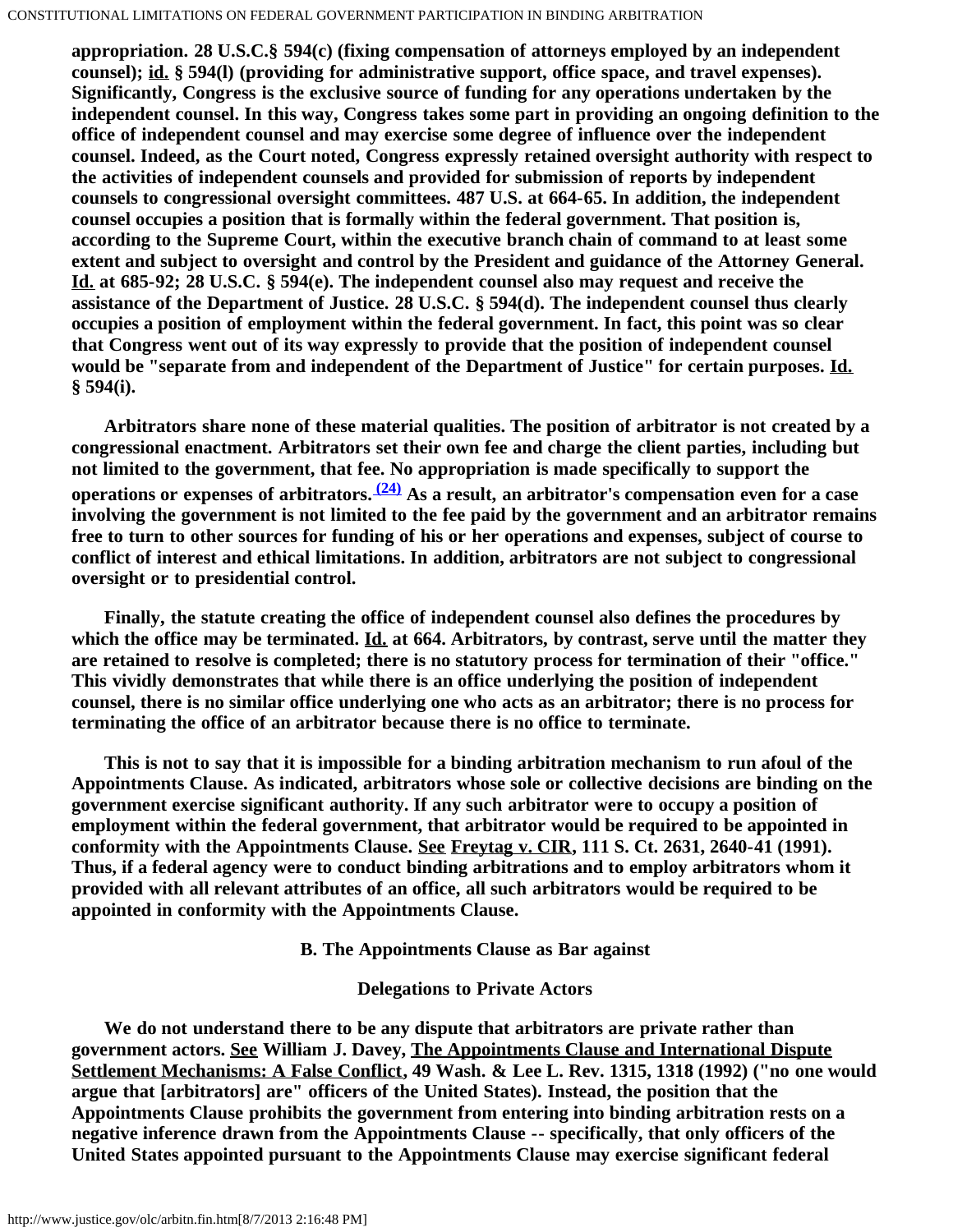**authority. See, e.g., "Guidance on the Use of Alternative Dispute Resolution for Litigation in the Federal Courts" at 4 n.8 (Aug. 1992) ("Under the Appointments Clause, [significant governmental] duties may be performed only by `Officers of the United States,' appointed in the constitutionally prescribed manner." (citation omitted)). This negative inference lacks textual support and is contrary to the consistent interpretations of the Clause by the Supreme Court.**

 **By its own terms, the Appointments Clause addresses only the permissible methods by which officers may be appointed. The term officer has been defined to mean one who occupies a position of employment within the federal government that carries significant authority pursuant to the laws of the United States. The Appointments Clause's text says nothing about whether or what limits exist on the government's power to devolve authority on private or other non-federal actors.**

 **Instead, what limits exist on the ability to delegate governmental authority to private actors are** encompassed within the non-delegation doctrine.  $(25)$  The very existence of the non-delegation **doctrine strongly suggests that looking to the Appointments Clause for limits on the federal government's ability to delegate authority to non-federal actors is a misguided enterprise. If the Appointments Clause prohibited all delegations of significant federal governmental authority to non-federal actors, there would be no need for a separate non-delegation doctrine in that context. While some of the most notable controversies under the non-delegation doctrine have involved delegations from the federal legislature to the federal executive, see, e.g., Skinner v. Mid-America Pipeline Co., 490 U.S. 212 (1989); Panama Refining Co. v. Ryan, 293 U.S. 388 (1935), the doctrine has by no means been limited to this context. The Supreme Court and the lower federal courts have reviewed the delegation of significant federal governmental authority to non-federal actors under the non-delegation doctrine. Moreover, the courts, including the Supreme Court, have upheld such delegations without even hinting that the Appointments Clause might be implicated. See, e.g., Thomas v. Union Carbide Agric. Prods. Co., 473 U.S. 568 (1985) (upholding delegation to private arbitrators); Sunshine Anthracite Coal Co. v. Adkins, 310 U.S. 381 (1940) (upholding delegation of regulatory authority to private industry group); Kentucky Horseman's Benevolent & Protective Ass'n v. Turfway Park Racing Ass'n, 20 F.3d 1406 (6th Cir. 1994) (upholding delegation of regulatory authority to a state and to private industry group); Nance v. EPA, 645 F.2d 701 (9th Cir. 1981) (upholding delegation of authority under Clean Air Act to Indian tribe); First Jersey Securities, Inc. v. Bergen, 605 F.2d 690 (3d Cir. 1979) (upholding delegation of adjudicative authority to private industry group); Crain v. First Nat'l Bank, 324 F.2d 532, 537 (9th Cir. 1963) ("while Congress cannot delegate to private corporations or anyone else the power to enact laws, it may employ them in an administrative capacity to carry them into effect."); R.H. Johnson & Co. v. SEC, 198 F.2d 690 (2d Cir.) (upholding delegation of adjudicative authority to private industry group), cert. denied, 344 U.S. 855 (1952). [\(26\)](#page-19-8)**

 **The Supreme Court's interpretations of the Appointments Clause actually refute the negative inference that is sometimes asserted. The Court's decision in Auffmordt is especially compelling. There, the Court held that because the merchant appraiser -- who stands formally and functionally in the same position as an arbitrator in a binding arbitration involving the federal government - was a private actor, the Appointments Clause did not apply and so upheld the statutory delegation of arbitral authority to the merchant appraiser. In other words, Auffmordt held that the Appointments Clause does not prohibit delegating significant federal authority to private actors. The Court employed the same reasoning to reject the Appointments Clause challenges in Germaine and Hartwell.**

 **The argument asserting the negative inference from the Appointments Clause relies on Buckley v. Valeo, 424 U.S. 1 (1976) (per curiam). We believe, however, that under its best reading Buckley reflects and endorses our view that the Appointments Clause simply does not apply to non-federal actors, and that the negative inference argument misreads the opinion. First, Buckley cites both Germaine and Auffmordt approvingly. See id. at 125-26 & n.162. Second, in several of its statements of the definition of "officers," Buckley, sometimes citing Germaine explicitly, says that the term**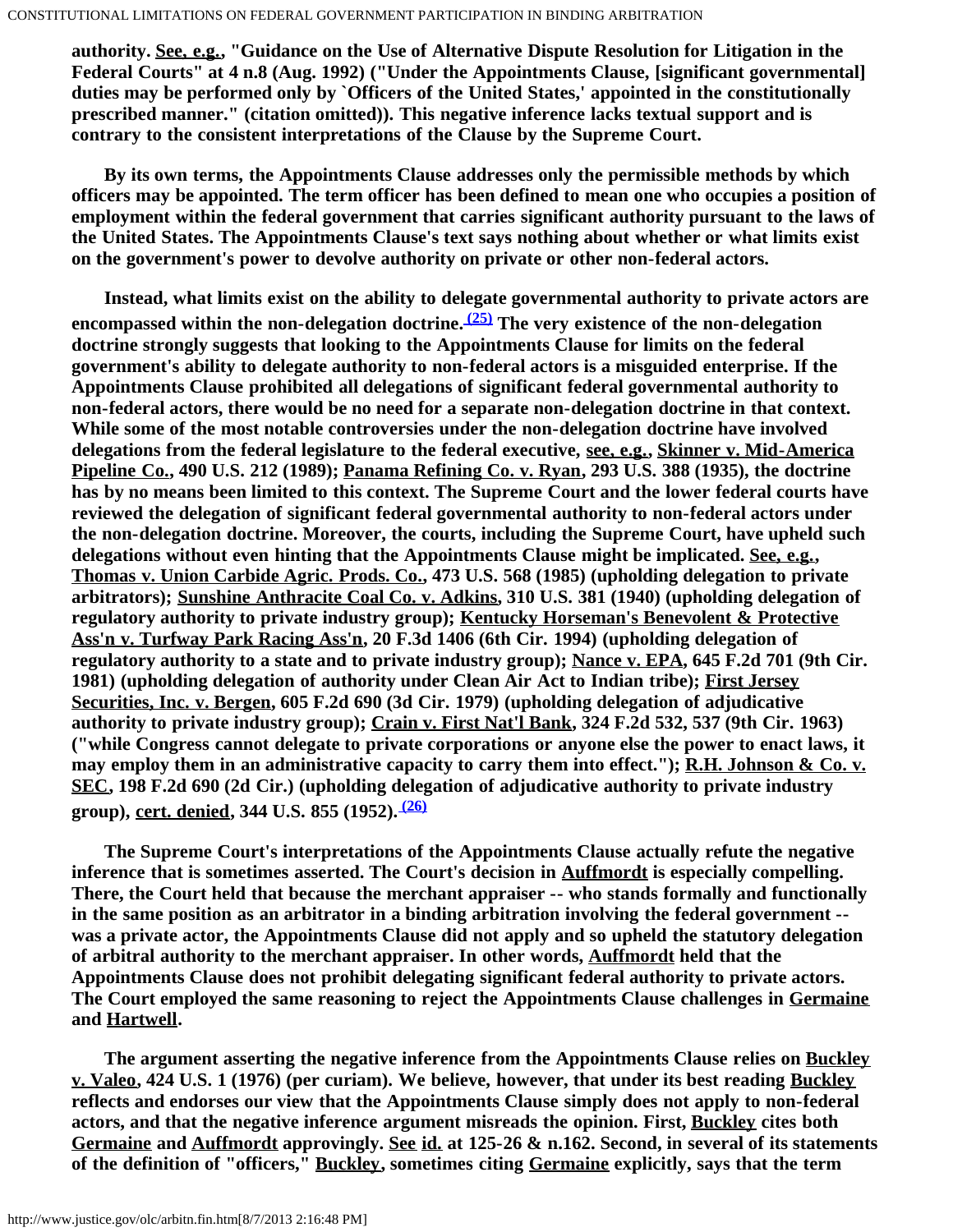**applies to appointees or appointed officials who exercise significant authority under federal law, thus recognizing the possibility that non-appointees might sometimes exercise authority under federal law. See, e.g., 424 U.S. at 131 ("Officers" are "all appointed officials exercising responsibility under the public laws").**

 **It is true that, at other points in its opinion, the Buckley Court used language that, taken in isolation, might suggest that the Appointments Clause applies to persons who, although they do not hold positions in the public service of the United States, exercise significant authority pursuant to federal law. See id. at 141. However, we think such a reading of Buckley is unwarranted. So understood, Buckley must be taken to have overruled, sub silentio, Germaine and Auffmordt - cases upon which it expressly relies in its analysis, see id. at 125-26 & n.162 -- and its repeated quotation of the Germaine definition of "officer" as "all persons who can be said to hold an office under the government" would make no sense. Not only does such a reading render Buckley internally inconsistent, it fails to explain the Supreme Court's continuing and unqualified citations to and reliance upon Germaine. See Freytag v. Commissioner, 501 U.S. 868, 881 (1991); Morrison v. Olson, 487 U.S. 654, 672 (1988).**

 **The apparently unlimited language of some passages in Buckley has a simpler explanation: there was no question that the officials at issue in Buckley held positions of "employment" under the federal government, and thus the question of the inapplicability of the Appointments Clause to persons not employed by the federal government was not before the Court.** <sup>(27)</sup> The post-Buckley **Supreme Court has often assessed the validity of statutes that would starkly pose Appointments Clause issues if, in fact, the Court had adopted the position that wielding significant authority pursuant to the laws of the United States, without more, requires appointment in conformity with that Clause. In none of these cases has the Court even hinted at the existence of an Appointments Clause issue. It is especially telling that two of these decisions have involved forms of binding arbitration. See Thomas v. Union Carbide Agric. Prods. Co., 473 U.S. 568 (1985) (upholding statutory requirement that registrants under a federal regulatory scheme submit to binding arbitration conducted by a panel of arbitrators who are not appointed by one of the methods specified in the Appointments Clause and are subject only to limited judicial review); Schweiker v. McClure, 456 U.S. 188 (1982) (upholding submission of dispute to binding, unreviewable determination by a single arbiter who is a private actor); see also FERC v. Mississippi, 456 U.S. 742 (1982) (upholding requirement that states enforce federal regulatory scheme relating to utilities); Lake Carriers' Ass'n v. Kelley, 456 U.S. 985 (1982) (mem.), aff'g 527 F. Supp. 1114 (E.D. Mich. 1981) (three-judge panel) (upholding statute that granted states authority to ban sewage emissions from all vessels); Train v. National Resources Defense Council, Inc., 421 U.S. 60 (1975) (construing provision of Clean Air Act that gave states authority to devise and enforce plans for achieving congressionally defined, national air quality standards). [\(28\)](#page-20-1) The Supreme Court's decision in Buckley, we conclude, did not modify the long-settled principle that a person who is not an officer under Hartwell need not be appointed pursuant to the Appointments Clause.**

 **Prior writings of this Office have read Buckley more broadly as standing for the proposition disavowed here -- that is, that all persons exercising significant federal authority, by virtue of that fact alone, must be appointed pursuant to the Appointments Clause. We are aware of four instances in which our disagreement with this understanding of Buckley would cause us to reach a different conclusion on the Appointments Clause question presented. See Constitutionality of Subsection 4117(b) of Enrolled Bill H.R. 5835, the "Omnibus Budget Reconciliation Act of 1990," 14 Op. O.L.C. 170, 171 (1990) (preliminary print) (statutory scheme under which congressional delegations and physicians' organizations of certain states exercise "significant authority" violates Appointments Clause); Constitutionality of the Qui Tam Provisions of the False Claims Act, 13 Op. O.L.C. 249, 264-65 (1989) (preliminary print) (provisions of False Claims Act authorizing qui tam suits by private parties violate Appointments Clause because qui tam relators exercise "significant governmental power"); Representation of the United States Sentencing Commission in Litigation, 12 Op. O.L.C. 21, 31-33 (1988) (preliminary print) (private party acting as counsel for United States**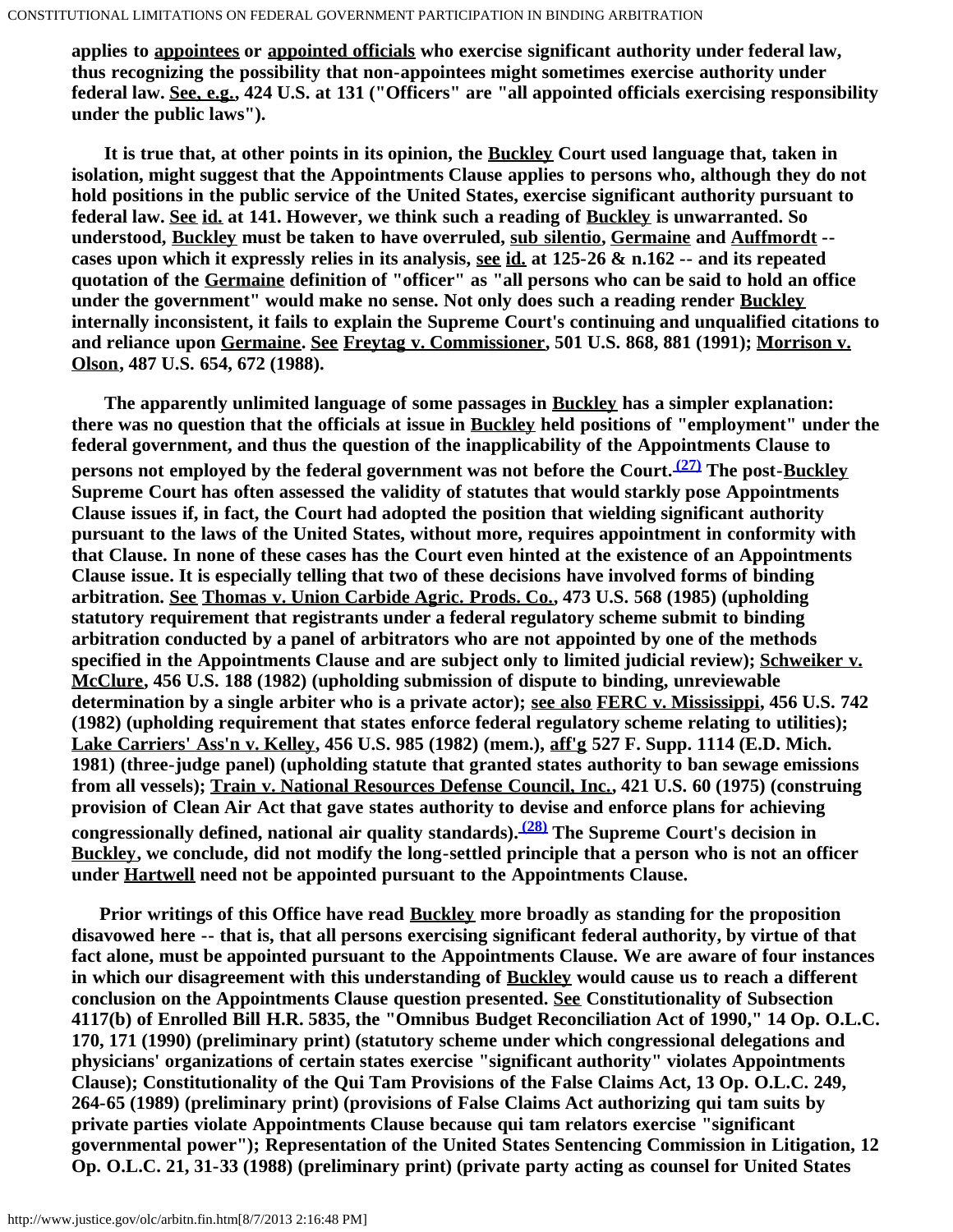**agency must be appointed pursuant to Appointments Clause); Proposed Legislation to Establish the National Indian Gaming Commission, 11 Op. O.L.C. 73, 74 (1987) (Appointments Clause problems raised where state and local officials given authority to waive federal statute). We now disavow the Appointments Clause holdings of those precedents. To the extent that our reading of Buckley is inconsistent with the Appointments Clause reasoning of other prior precedents of this office, that reasoning is superseded. See Common Legislative Encroachments on Executive Branch Constitutional Authority, 13 Op. O.L.C. 299, 300 (1989) (preliminary print). We do not disavow these precedents lightly. These more recent citations, however, are inconsistent and in some cases irreconcilable with prior opinions of the Attorneys General. Moreover, the Supreme Court has not overruled but has reaffirmed Auffmordt, Hartwell, and Germaine, and we are bound to follow them.**

## **III. The Take Care Clause**

 **It has been suggested that the Take Care Clause prohibits the federal government from entering into binding arbitration, because that clause requires all power exercised by the executive branch to be exercised in a manner that the President judges to be "faithful." This approach forbids the President's judgment from being subordinated to the judgment of an arbitrator. This suggestion misconstrues the Take Care Clause. The Constitution establishes that "[t]he executive power shall be vested in a President of the United States of America. . . . [H]e shall take care that the laws be faithfully executed. Id. art. II, § 1, cl. 1; id. art. II, § 3. The Supreme Court and the Attorneys General have long interpreted the Take Care Clause as standing for the proposition that the President has no inherent constitutional authority to suspend the enforcement of the laws, particularly of statutes. See, e.g., INS v. Chadha, 462 U.S. 919, 953 n.16 (1983); Kendall v. United States ex rel. Stokes, 37 U.S. (12 Pet.) 524, 609-13 (1838); The Attorney General's Duty to Defend and Enforce Constitutionally Objectionable Legislation, 4A Op. O.L.C. 55, 59 (1980) (opinion of Attorney General Civiletti) ("The President has no `dispensing power.'"); see generally Christopher N. May, Presidential Defiance of "Unconstitutional" Laws: Reviving the Royal Prerogative, 21 Hastings Const. L.Q. 865, 869-74 (1994).**

 **The Supreme Court's decision in Kendall is illuminating. A dispute between the postmaster general and several contractors had arisen. Congress passed a law directing the Solicitor of the Department of the Treasury to resolve the dispute and requiring the postmaster general to pay whatever sum the Solicitor determined was due. The postmaster general refused to comply with the Solicitor's decision, arguing that he "was alone subject to the direction and control of the President, with respect to the execution of the duty imposed upon him by this law; and this right of the president is claimed, as growing out of the obligation imposed upon him by the constitution, to take care that the laws be faithfully executed." 37 U.S. (12 Pet.) at 612. The Court emphatically rejected this argument. [\(29\)](#page-20-2) Instead the Court ruled that the Congress had waived sovereign immunity and submitted to whatever resolution the Solicitor ordered. "The terms of the submission was a matter resting entirely in the discretion of congress; and if they thought proper to vest such a power in any one, and especially as the arbitrator was an officer of the government, it did not rest with the postmaster general to control congress, or the solicitor, in that affair." Id. at 611 (emphasis added). Thus, Kendall stands for the proposition that the executive must comply with the terms of valid statutes and that if a statute requires the executive to submit to binding arbitration, the executive must do so.**

 **The Take Care Clause itself has no bearing on the question of whether the Constitution permits the federal government to enter into binding arbitration; in this context, it simply requires the** President to "take Care" that whatever valid legal requirements<sup>(30)</sup> might exist are followed. It is **necessary to consider the application of this principle in three situations. First, where a statute or other law operates to require the government to submit to binding arbitration, the government must submit. Kendall, 37 U.S. (12 Pet.) at 611. Second, where a statute or other law forbids submission to binding arbitration, such as where it expressly vests discretion in a particular government officer,**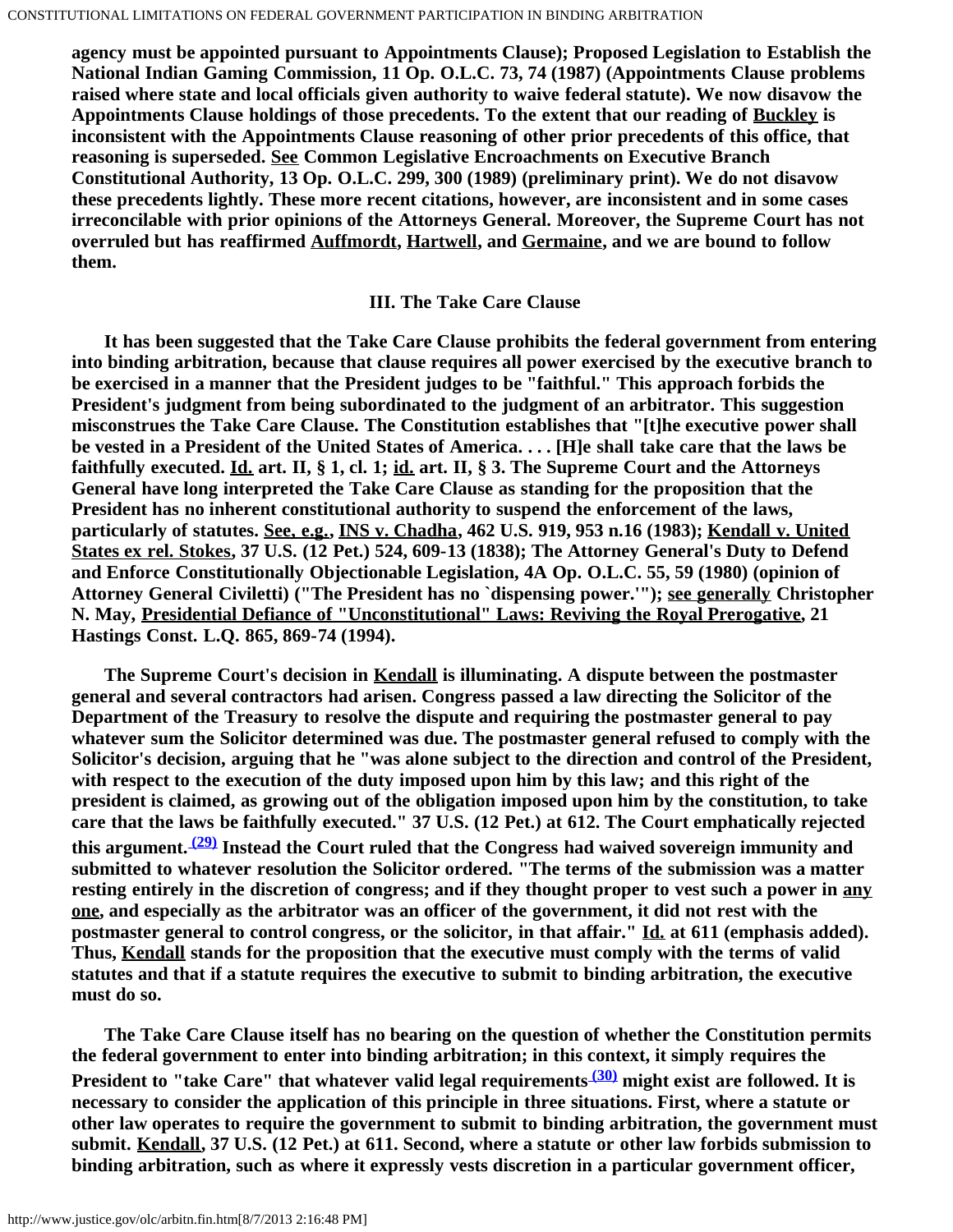**submission to binding arbitration is forbidden. See Establishment of a Labor Relations System for Employees of the Federal Labor Relations Authority, 4B Op. O.L.C. 709, 715-16 (1980). [\(31\)](#page-20-4) Finally, where the statutes and other laws are silent, the Take Care Clause simply has nothing to say about whether the government may submit to binding arbitration.**

## **IV. Other Article II Issues**

 **In addition to recognizing the mandatory nature of the processes -- such as the Appointments Clause -- that the Constitution expressly ordains, the Supreme Court's decisions have identified broader structural principles that separate and limit the powers of the three branches of government. One important principle is that Congress may not vest itself, its members, or its agents with "`either executive power or judicial power,'" Metropolitan Washington Airports Authority v. Citizens for the Abatement of Aircraft Noise, Inc., 501 U.S. 252, 274 (1991) (citation omitted), and that Congress therefore may not intervene in the decision making necessary to execute the law. Bowsher v. Synar, 478 U.S. 714, 733-34 (1986); FEC v. NRA Political Victory Fund, 6 F.3d 821, 827 (D.C. Cir. 1993), aff'd on other grounds, 115 S. Ct. 537 (1994).**

 **"The structure of the Constitution does not permit Congress to execute the laws; it follows that Congress cannot grant to an officer under its control what it does not possess." Bowsher, 478 U.S. at 726. Therefore, any scheme whereby Congress -- whether itself or through one of its committees, members, or agents -- appoints, retains removal authority over, or otherwise exercises any type of continuing authority over an arbitrator [\(32\)](#page-21-0) violates the constitutional anti-aggrandizement principle. This principle extends to non-voting members. NRA Political Victory Fund, 6 F.3d at 827. Consequently, we do not believe that Congress could make one of its members or agents an ex officio non-voting member of an arbitral panel. Id.**

 **Legislation that is consistent with the Constitution's express procedures and with the Bowsher principle may nonetheless affect the constitutional separation of powers by invading the constitutional roles of the executive or judicial branches. "[I]n determining whether [such an] Act disrupts the proper balance between the coordinate branches, the proper inquiry focuses on the extent to which it prevents the Executive Branch from accomplishing its constitutionally assigned functions." Nixon v. Administrator of Gen. Servs., 433 U.S. 425, 443 (1977); cf. CFTC v. Schor, 478 U.S. 833, 856-57 (1986) ("the separation of powers question presented in this litigation is whether Congress impermissibly undermined . . . the role of the Judicial Branch"). An affirmative answer to the question of whether Congress has prevented the executive or judiciary from accomplishing its functions, furthermore, would not lead inexorably to the judicial invalidation of the statute: in that case, the Court has stated, it would proceed to "determine whether that impact is justified by an overriding need to promote objectives within the constitutional authority of Congress." Administrator of Gen. Servs., 433 U.S. at 443.**

 **In the context of binding arbitration, concerns under this general separation of powers principle would arise if an arbitral panel were given authority that is constitutionally committed to the executive. For example, the Supreme Court has held that the President must retain at least some ability to control the exercise of federal criminal prosecutorial power. See Morrison v. Olson, 487 U.S. 654 (1988). Thus, we believe the general separation of powers principle would stand as a bar to vesting an arbitration panel with unreviewable authority to direct or control the prosecution or conduct of federal litigation by the executive branch's attorneys.**

 **Where, on the other hand, a dispute over the exercise of executive authority is submitted to binding arbitration, the general separation of powers principle has little force. The principle prohibits incursions that "prevent the Executive Branch from accomplishing its constitutionally assigned functions." Nixon v. Administrator of Gen. Servs., 433 U.S. at 443 (emphasis added), quoted in Morrison v. Olson, 487 U.S. 654, 695 (1988). The Constitution does not, however, assign to the executive branch exclusive responsibility for resolving disputes over the exercise of its authority.**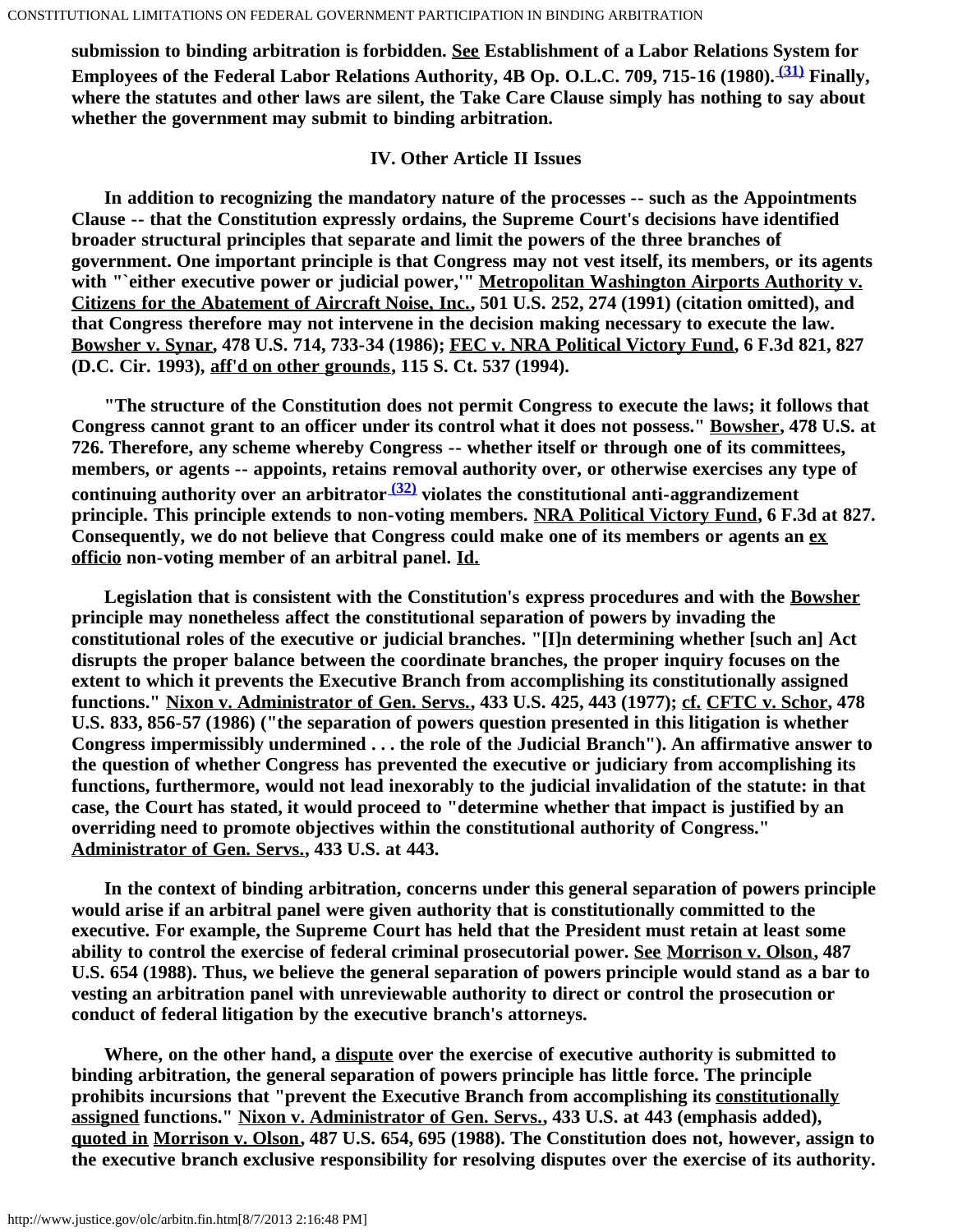**The very language of Article III providing for federal court jurisdiction over disputes involving "the United States" demonstrates that the Constitution does not require that the authority to resolve such disputes over executive action be vested in the executive branch itself. Resolution of such disputes by private arbitrators, therefore, does not in itself disturb the separation of powers that the Constitution ordains.**

 **In addition, the Constitution's text and structure grant the President a number powers that are not, as such, components of that doctrine; examples include the commander in chief and foreign affairs powers. The President may not be bound to the decision of an arbitrator in the exercise of these constitutional powers, whether by statute or by purported agreement of the President. Congress may not, for example, require the President to exercise the President's pardon power pursuant to the dictates of an arbitrator. See generally United States v. Klein, 80 U.S. 128, 148 (1871); Ex Parte Garland, 71 U.S. (4 Wall) 333, 380 (1866).**

#### **V. Article III**

 **Article III of the Constitution, which establishes the federal judicial branch, places at least some limitations on the ability of the federal government to submit to binding arbitration. Article III provides that "[t]he judicial Power of the United States, shall be vested in one supreme Court, and in such inferior Courts as Congress may from time to time ordain and establish." U.S. Const. art. III, § 1. This "judicial power" does not refer to all federal adjudications, however. See, e.g., Freytag v. CIR, 111 S. Ct. 2631, 2655 (1991) (Scalia, J., concurring) ("there is nothing `inherently judicial' about `adjudication'"). The Supreme Court has long wrestled with the mandatory scope of the Article III vesting clause -- that is, what federal adjudications must be committed to an Article III tribunal. [\(33\)](#page-21-1) It is clear, however, that Article III prohibits at least some matters from being submitted to binding arbitration.**

 **Early on, the Supreme Court settled on a general approach for resolving questions regarding Article III's scope:**

**we do not consider congress can either withdraw from judicial cognizance any matter which, from its nature, is the subject of a suit at common law, or in equity, or admiralty; nor, on the other hand, can it bring under the judicial power a matter which, from its nature, is not a subject for judicial determination. At the same time there are matters, involving public rights, which may be presented in such form that the judicial power is capable of acting on them, and which are susceptible of judicial determination, but which congress may or may not bring within the cognizance of the courts of the United States, as it may deem proper.**

**Murray's Lessee v. Hoboken Land & Improvement Co., 59 U.S. (18 How.) 272, 284 (1856). In its generalities, this statement remains an accurate description of the Court's approach to Article III: there are three categories of determinations -- those that must be submitted to an Article III tribunal, those that may be submitted to such a tribunal, and those that may not be submitted to such a tribunal.**

 **The statement in Murray's Lessee, however, has been taken further to establish a so-called public rights doctrine. Under that doctrine, all federal adjudication would be required to be conducted in an Article III forum except adjudication involving a public right. [\(34\)](#page-21-2) Public rights adjudication could presumably take whatever form Congress prescribed. Use of this doctrine reached its highwater mark in Northern Pipeline Constr. Co. v. Marathon Pipe Line Co., 458 U.S. 50 (1982) (plurality opinion), which defined public rights as "matters arising between the Government and persons subject to its authority in connection with the performance of the constitutional functions of the executive or legislative departments" and private rights as "the liability of one individual to another under the law as defined." Id. at 67-68, 69-70; see Thomas v.**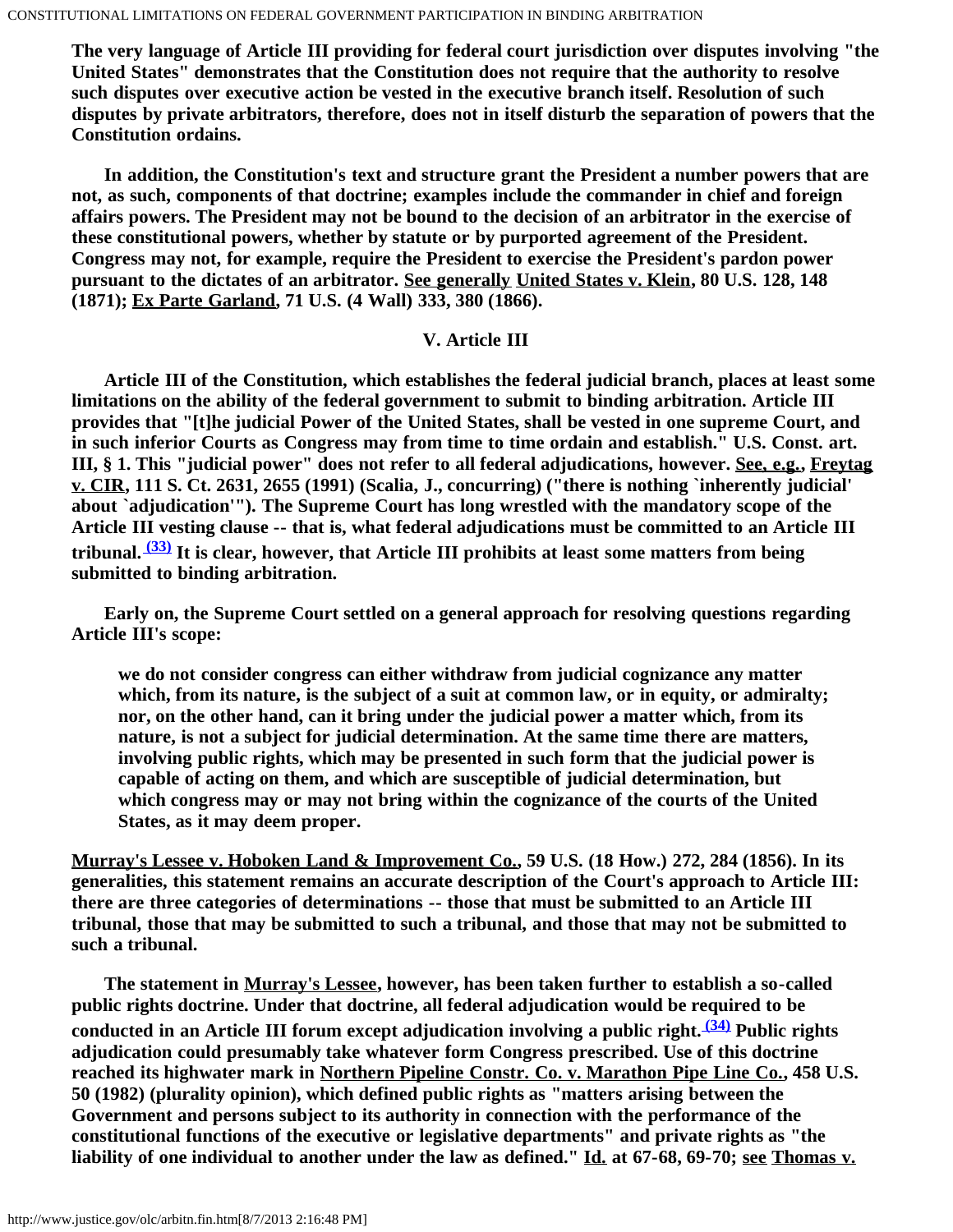## **Union Carbide Agric. Prods. Co. 473 U.S. 568, 585 (1985) (characterizing Northern Pipeline).**

 **More recently the Court has eschewed the public rights doctrine as set forth in Northern Pipeline. The Court no longer accepts either the proposition that all federal adjudications of private disputes must be submitted to an Article III tribunal or that Article III has no force in cases between the government and an individual. Thomas, 473 U.S. at 585-86. The Supreme Court dismissed the public rights doctrine approach [\(35\)](#page-21-3) as formalistic and admonished that "practical attention to substance rather than doctrinaire reliance on formal categories should inform application of Article III." Id. at 587 (construing Crowell v. Benson, 285 U.S. 22 (1932)). The Court has thus directed that "the constitutionality of a given delegation of adjudicative functions to a non-Article III body . . . be assessed by reference to the purposes underlying the requirements of Article III." CFTC v. Schor, 478 U.S. 833, 847 (1986). The Court has identified two such purposes: the first is to fulfill a separation of powers interest -- protecting the role of an independent judiciary -- while the second is to protect an individual right -- the right to have claims decided by judges who are free of domination by other branches. Id. at 848. [\(36\)](#page-21-4) Under the separation of powers rubric, the Court has resisted adopting a formalistic approach in favor of one that looks to the actual effects on the constitutional role of the Article III judiciary. The most significant factor is whether the adjudication involves a subject matter that is part of or closely intertwined with a public regulatory scheme. We consider the implications of the purposes of Article III first in the context of a statute that mandates binding arbitration and then in the context of consensual submission to binding arbitration. [\(37\)](#page-21-5)**

### **A. Statutorily Mandated Binding Arbitration**

 **1. Separation of Powers. The separation of powers purpose served by Article III, § 1 was explained in CFTC v. Schor, 478 U.S. 833 (1986): that vesting clause "safeguards the role of the Judicial Branch in our tripartite system by barring congressional attempts `to transfer jurisdiction [to non-Article III tribunals] for the purpose of emasculating' constitutional courts and thereby preventing `the encroachment or aggrandizement of one branch at the expense of the other.'" Id. at 850 (quoting, respectively, National Insurance Co. v. Tidewater Co., 337 U.S. 582, 644 (1949) (Vinson, C.J., dissenting) and Buckley v. Valeo, 424 U.S. 1, 122 (1976) (per curiam)). In reviewing assertions that a particular delegation to a non-Article III tribunal violates Article III, the Court applies a general separation of powers principle; that is, the Court looks to whether the practical effect of a delegation outside Article III is to undermine "the constitutionally assigned role of the federal judiciary." Schor, 478 U.S. at 851; see Thomas v. Union Carbide Agric. Prods. Co., 473 U.S. 568, 590 (1985) (looking to whether a delegation outside Article III "threatens the independent role of the Judiciary in our constitutional scheme").**

 **It is not possible to draw a broad conclusion regarding the validity of statutory schemes that mandate binding arbitration, except to observe that some conceivable schemes would not violate Article III while other schemes conceivably could. See Thomas, 473 U.S. at 594. The Court has listed three factors that it will examine to determine whether a particular adjudication by a non-Article III tribunal, such as an arbitration panel, impermissibly undermines the constitutional role of the judiciary. The Court looks first to the extent to which essential attributes of judicial power are reserved to Article III courts and the extent to which the non-Article III forum exercises the range of jurisdiction and powers normally vested in Article III courts; second to the origin and importance of the right to be adjudicated; and third to the concerns that drove Congress to place adjudication outside Article III. Schor, 478 U.S. at 851.**

 **The first factor focuses on whether the subject matter entrusted to the non-Article III tribunal is restricted to a "particularized area of the law" or instead is relatively broad-ranging. Id. at 852. The more broad ranging the tribunal's authority, the greater the likelihood of an Article III conflict. Where a tribunal has a particularized jurisdiction, however, granting the tribunal authority to entertain additional matters in the nature of counterclaims is unlikely to yield an impermissibly**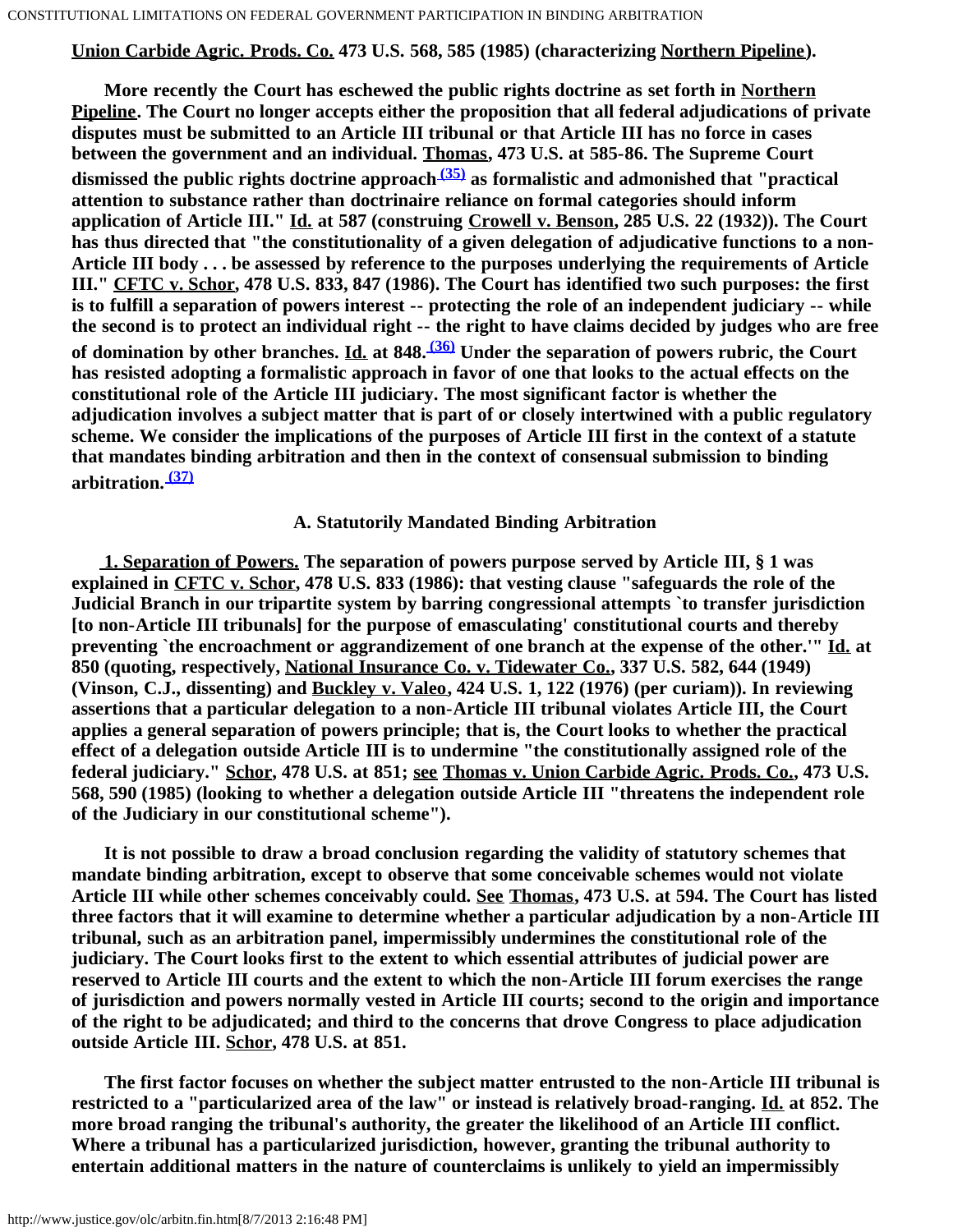**broad jurisdiction. Broadening the scope to reach pendant and ancillary claims would raise serious concerns. Id. Also relevant is the range of remedies that the tribunal is empowered to issue. The closer that range approximates the full range that might be issued by an Article III tribunal, the more suspect the non-Article III tribunal appears. Most significantly, this factor requires examination of the standard under which the determination of an arbitration panel is reviewable. Id. at 853. In Thomas the statute that mandated binding arbitration permitted judicial review only for "fraud, misconduct, or misrepresentation." 473 U.S. at 592. The Court held that this limited review "preserves the `appropriate exercise of the judicial function'" because it "protects against arbitrators who abuse their powers or willfully misconstrue their mandate under the governing law." Id. (quoting Crowell v. Benson, 285 U.S. 22, 54 (1932)).**

 **The second factor is the nature and importance of the right to be adjudicated by the non-Article III tribunal. First and foremost, the Supreme Court has stated that any attempt by Congress or the executive to vest the final adjudication of questions of constitutional law outside Article III courts [\(38\)](#page-22-0) would raise serious constitutional concerns, see Thomas, 473 U.S. at 592, although we acknowledge that the Court has never resolved this question. In any event, this is not to say that constitutional claims may not ever be submitted to arbitration as an initial matter. See, e.g., Ruckelshaus v. Monsanto Co., 467 U.S. 986 (1984). Rather, the serious constitutional concerns that the Court has raised are avoided only if matters of constitutional law must ultimately be subject to judicial review even if the matter may not have initially been submitted to an Article III tribunal. [\(39\)](#page-22-1) To avoid ruling unnecessarily on the difficult constitutional question, the Supreme Court has required that Congress's intent to preclude judicial review of constitutional claims be clear before the Court will entertain the validity of such preclusion. See, e.g., Webster v. Doe, 486 U.S. 592 (1988); Weinberger v. Salfi, 422 U.S. 749 (1975); Johnson v. Robison, 415 U.S. 361, 373-74 (1974). Without such clear congressional intent, a statute that simply purports to prohibit judicial review will not prohibit judicial review of constitutional questions. [\(40\)](#page-22-2)**

 **In addition to constitutional issues, there are other rights the Court views as being "at the `core' of matters normally reserved to Article III courts." Schor, 478 U.S. at 853. This category was set forth as far back as Murray's Lessee and includes "suit[s] at common law, or in equity, or admiralty," Murray's Lessee v. Hoboken Land & Improvement Co., 59 U.S. (18 How.) 272, 284 (1856), as well as claims of a "state law character," see Northern Pipeline v. Marathon Pipe Line Co., 458 U.S. at 68-71. Because these matters historically have been perceived to lie at the core of Article III, attempts to withdraw them from "judicial cognizance" are subject to "searching" scrutiny. Schor, 478 U.S. at 854. The Court, however, has rejected the contention that Article III works a blanket proscription on entrusting the resolution of such matters to non-Article III tribunals. See id. at 853 (separation of powers principles do not support "accord[ing] the state law character of a claim talismanic power in Article III inquiries"). Instead, we are to examine the specific adjudication vested outside Article III, focusing on whether "Congress has . . . attempted to withdraw from judicial cognizance" the determination of these core claims. Id. at 854. Here, we will look to the scope of the non-Article III tribunal's jurisdiction over core Article III claims, the extent to which the scope of that jurisdiction is tailored to "valid and specific legislative necessities," and the extent to which determinations made by the non-Article III tribunal are subject to Article III review. Id. at 855.**

 **On the other hand, when Congress creates rights outside Article III's core, most of the matters that arise in connection with these rights can be "conclusively determined by the Executive and Legislative Branches." Thomas, 473 U.S. at 589. The prototype of such non-core matters are rights created by statute as part of or intertwined with a complicated regulatory scheme. See Schor, 478 U.S. at 853-54; Thomas, 473 U.S. at 589-90. Where this is the case, "the danger of [Congress or the executive] encroaching on the judicial powers is reduced." Id. Statutes mandating binding arbitration to resolve disputes that arise in connection with these rights are unlikely to contravene Article III. That is not to say that such schemes cannot run afoul of Article III. But see Gordon**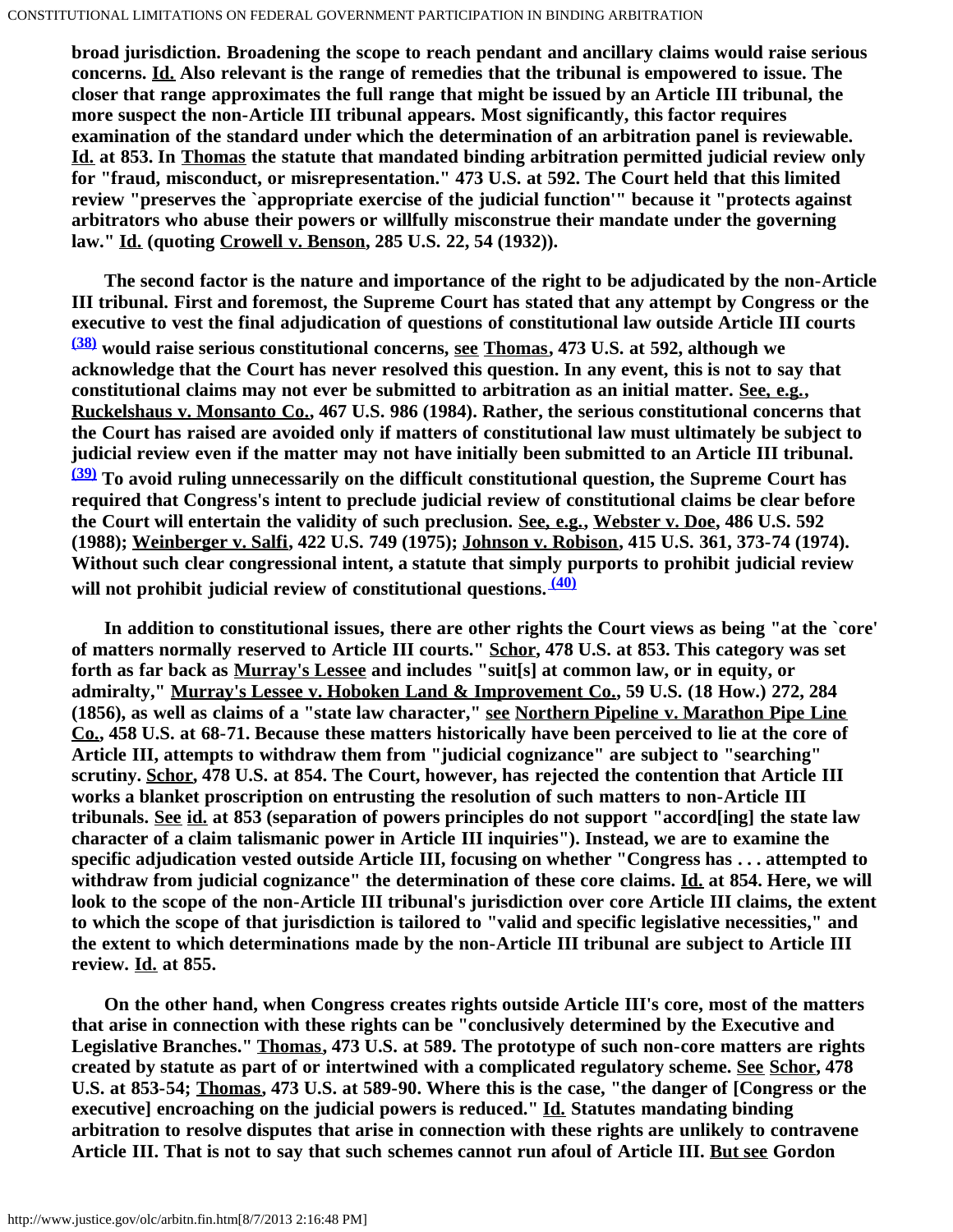**Young, Public Rights and the Federal Judicial Power: From Murray's Lessee through Crowell to Schor, 35 Buff. L. Rev. 765, 792, 842 n.360 (1986). While the Supreme Court has observed that the threat of encroachment is "reduced," in such circumstances, it has rejected the contention that Article III has no force in these cases. See Thomas, 473 U.S. at 589.**

 **The third factor, the purpose underlying the departure from Article III adjudication, has little independent force. That factor looks to whether Congress has attempted to "emasculate" the judiciary by enacting a particular binding arbitration requirement. Thus, Article III prohibits Congress from "creat[ing] a phalanx of non-Article III tribunals equipped to handle the entire business of the Article III courts without any Article III supervision or control." Id. Absent such a purpose, however, this factor alone would not limit Congress's authority to enact a mandatory binding arbitration scheme. See Thomas, 473 U.S. at 590; Crowell, 285 U.S. at 46.**

 **The factors listed above should not be considered in isolation from one another. See, e.g., Thomas, 473 U.S. at 592 (holding limit on judicial review permissible "in the circumstances" of that statutory scheme). For instance, the limited review upheld in Thomas applied to adjudication of a right that was "closely integrated into a public regulatory scheme." Id. at 594. If the right at issue had been closer to the core with which Article III is particularly concerned, such limited review might not have been approved. All of this is by way of demonstration that Article III does not draw bright lines and so does not permit more specific guidance than we have set forth. Whether a particular statutory scheme impermissibly undermines the constitutional role of the judiciary can only be determined by reviewing the facts and context of each such scheme. [\(41\)](#page-22-3)**

 **2. Individual Rights. Article III also safeguards the right of litigants to have claims decided by "judges who are free from potential domination by other branches of government." Schor, 478 U.S. at 848. It is doubtful that the government possesses this individual right. [\(42\)](#page-22-4) Even if it does, this individual right may be waived. See id. at 850-51; Thomas, 473 U.S. at 592-93. Where Congress enacts a statute that requires the government to submit to binding arbitration, that statute -- as in the context of sovereign immunity -- acts as a waiver of whatever right the government might have to litigate in an Article III tribunal. The extent to which private litigants may be statutorily compelled to submit to binding arbitration is beyond the scope of the present inquiry. [\(43\)](#page-22-5)**

## **B. Consensual Binding Arbitration**

 **Where there is no statute requiring parties to enter into binding arbitration, the parties may nevertheless agree to do so. The same may be said of the government when it is a party. Absent a statute to the contrary and assuming the availability of authority to effect any remedy that might result from the arbitration, we perceive no broad constitutional prohibition on the government entering into binding arbitration. Such arrangements, however, are still technically subject to scrutiny for conformity to the purposes underlying Article III. See Schor, 478 U.S. at 850-51 (separation of powers violation may occur even though parties have consented). It is difficult to see how the executive -- litigating on behalf of the government -- impermissibly undermines the role of the judicial branch by agreeing to resolve a particular dispute through binding arbitration. See Thomas, 473 U.S. at 591 (danger of encroachment is at a minimum where parties consent to arbitration). [\(44\)](#page-22-6) As to Article III's purpose of safeguarding the individual right to independent adjudication, it is sufficient, where the parties consent, if the agreement preserves Article III review of constitutional issues and permits an Article III tribunal to review the arbitrators' determinations for fraud, misconduct, or misrepresentation. Id. at 592. Such agreements should also describe the scope and nature of the remedy that may be imposed and care should be taken to insure that statutory authority exists to effect the potential remedy.**

## **C. The Non-Delegation Doctrine**

 **The previous discussion demonstrates that, at least in some instances, a non-Article III tribunal**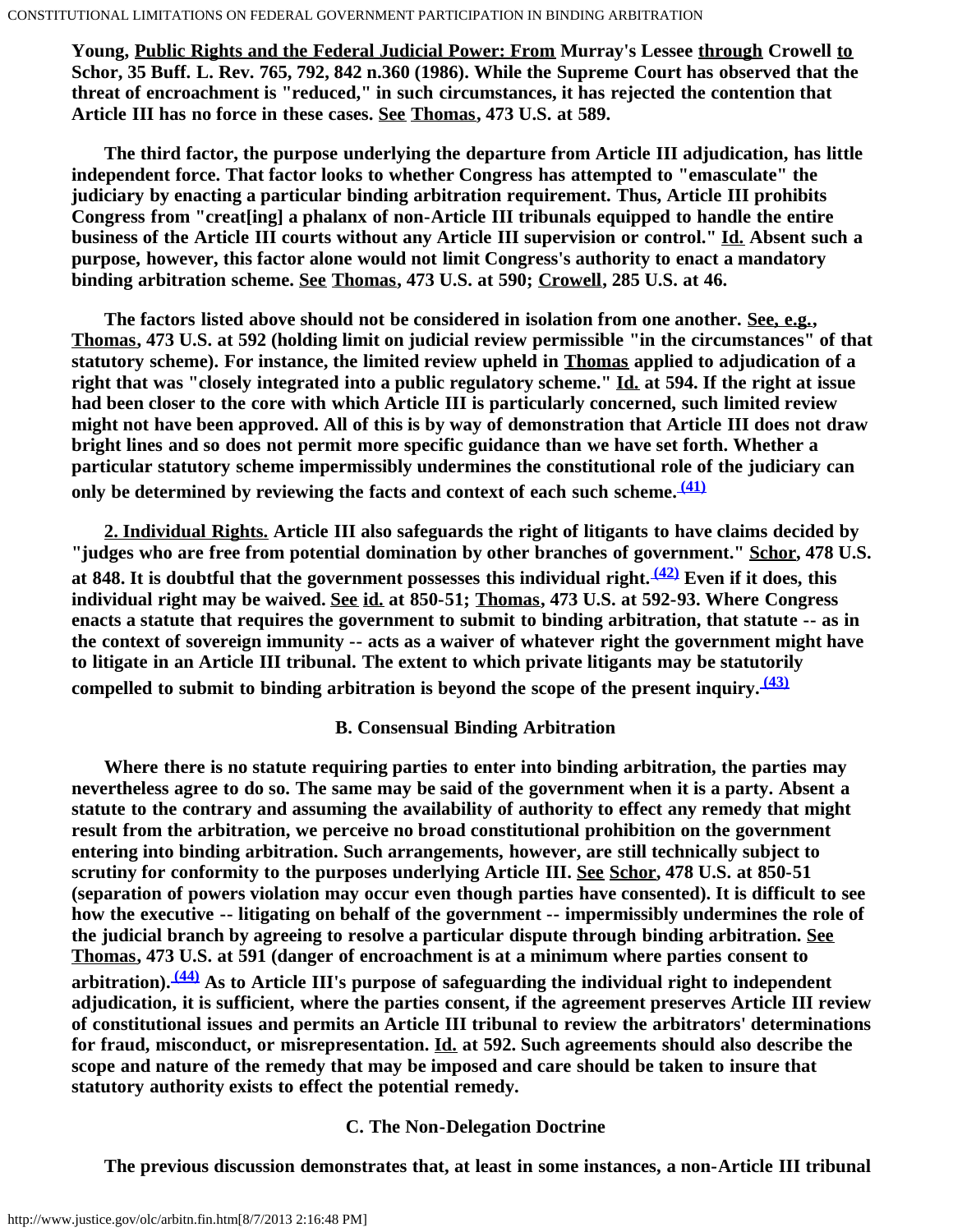**may conduct federal adjudication. It might still be contended that the constitutional non-delegation doctrine prohibits federal arbitral power from being vested in private actors. The Supreme Court's decisions in Auffmordt v. Hedden, 137 U.S. 310 (1890), and Kendall v. United States ex rel. Stokes, 37 U.S. (12 Pet.) 524, 609-13 (1838), however, strongly implied that there is no per se proscription on placing arbitral authority in private actors. We view the Supreme Court's opinion in Thomas as finally rejecting the argument that the Constitution prohibits the delegation of adjudicative authority in a private party. In Thomas the Court found no particular relevance in the fact that the adjudication was to be performed by "civilian arbitrators, selected by agreement of the parties" as long as the circumstances do not indicate that this mechanism would "diminish the likelihood of impartial decisionmaking, free from political influence." 473 U.S. at 590. As with all delegations, there must be standards to guide the determination of the recipient of the delegated adjudicative authority, but this is not an exacting requirement. See id. at 593; see generally Yakus v. United States, 321 U.S. 414 (1944). As long as these two criteria -- impartiality and discernable standards - are present, the non-delegation doctrine does not represent a blanket prohibition of final and binding resolution of a dispute by private actors.**

## **VI. Due Process**

 **The Due Process Clause, U.S. Const. amend. V, does not prohibit the final resolution of claims, including claims involving the government, through binding arbitration. For instance, claims for reimbursement through Part B of the Medicare program, 42 U.S.C. § 1395j et seq., are subject to the final and unreviewable determination of a hearing officer who is hired by the insurance carrier with which the federal government contracts for administration of the program. See United States v. Erika, 456 U.S. 201 (1982). The Supreme Court rejected the contention "that Due Process requires an additional administrative or judicial review by a Government rather than a carrier-appointed hearing officer." Schweiker v. McClure, 456 U.S. 188, 198 (1982). The Due Process Clause does not establish bright-line requirements or prohibitions; rather, "Due Process is flexible and calls for such procedural protections as the particular situation demands." Morrissey v. Brewer, 408 U.S. 471, 481 (1972).**

 **Whether an arbitrator with authority to issue a final, binding decision may be a private actor or must be a government official, or whether any other facet of an arbitration proceeding is consistent with the Due Process Clause, is determined by reference to three relevant factors. Those factors are: the private interest that will be affected by the official action; the risk of erroneous deprivation through the procedures used and the probable value of additional or substitute safeguards; and the government's interest, including the function involved and the fiscal and administrative burdens that the additional or substitute procedural requirement would entail. See Schweiker, 456 U.S. at 198-200; Matthews v. Eldridge, 424 U.S. 319, 335 (1976). The precise requirements of these factors will vary depending on the facts and circumstances of each specific arbitration. While they may in some instance combine to require that a final, binding decision be vested in a government official, Schweiker stands for the proposition that the Due Process Clause does not per se prohibit vesting such a decision in a private actor.**

## **VII. Conclusion**

 **We reaffirm our conclusion that the Appointments Clause does not prohibit the federal government from submitting to binding arbitration. In addition, we do not view any other constitutional provision or doctrine as imposing a general prohibition against the federal government entering into binding arbitration. Nevertheless, we do recognize that the Constitution imposes substantial limits on the authority of the federal government to enter into binding arbitration in specific cases.**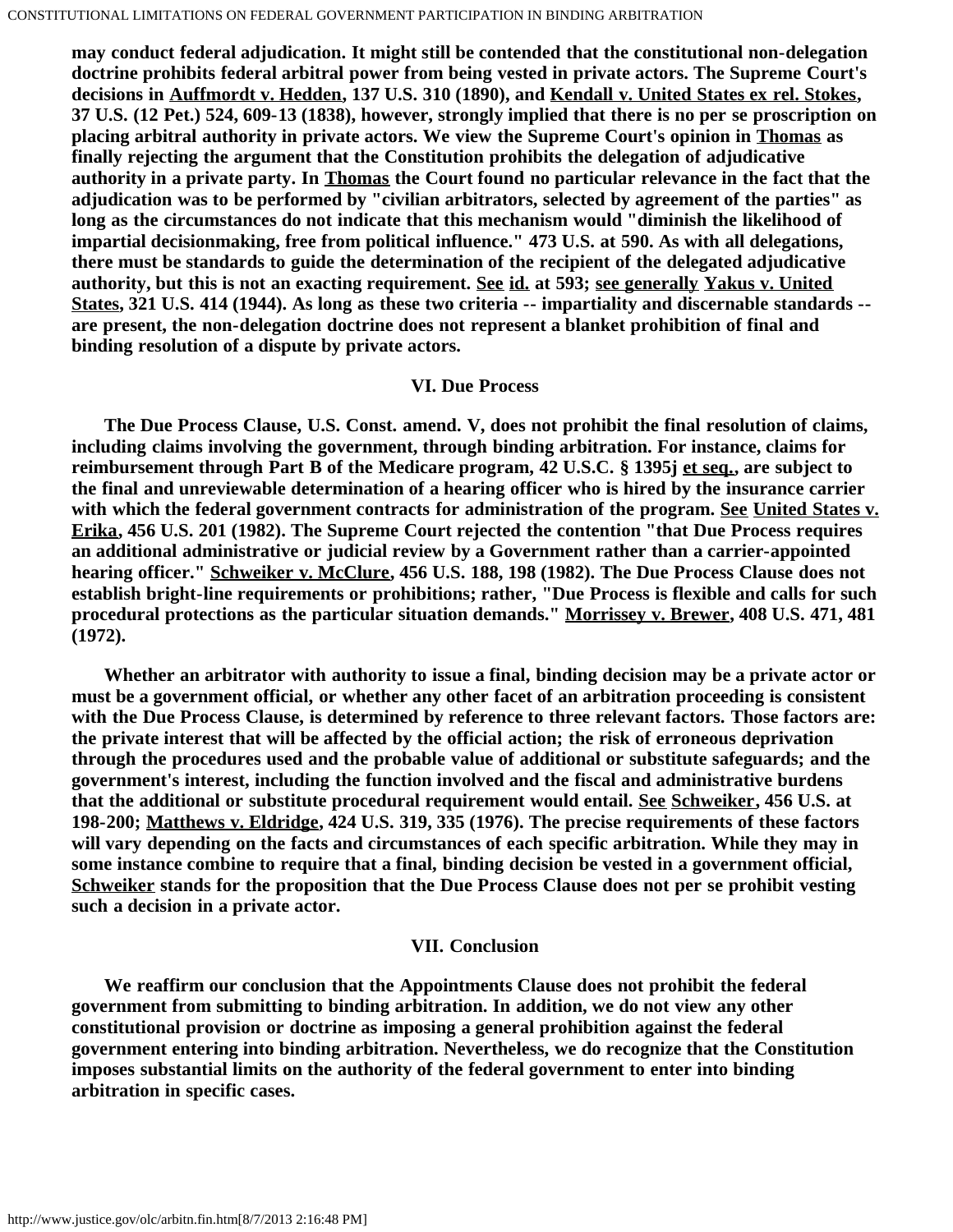## **Walter Dellinger**

### **Assistant Attorney General**

<span id="page-15-0"></span>**1 Several components of the Department of Justice have submitted comments on the subject of binding arbitration. See Memorandum from Carol DiBattiste, Director, Executive Office for United States Attorneys, to Walter Dellinger, Assistant Attorney General, Office of Legal Counsel, re: Binding Arbitration Involving the Federal Government as a Party (Mar. 1, 1995) ("EOUSA memorandum"); Memorandum from Frank W. Hunger, Assistant Attorney General, Civil Division, to Walter Dellinger, Assistant Attorney General, Office of Legal Counsel, re: Constitutionality of Binding Arbitration Involving the Federal Government as a Party (Feb. 28, 1995) ("Civil Division memorandum"); Memorandum from Lois J. Schiffer, Assistant Attorney General, Environment and Natural Resources Division, to Walter Dellinger, Assistant Attorney General, Office of Legal Counsel, re: Binding Arbitration Involving the Federal Government as a Party (Feb. 24, 1995) ("ENRD memorandum").**

<span id="page-15-1"></span>**2 The Office of Legal Counsel has never issued an opinion on the matter. Then-Assistant Attorney General for the Office of Legal Counsel William Barr, however, testified that the Appointments Clause would prohibit the government from entering into binding arbitration unless arbitrators were appointed by one of the methods described in that Clause, which they typically are not. See Hearing before the Subcommittee on Oversight of Government Management of the Senate Committee on Governmental Affairs Regarding the Use of Alternative Dispute Resolution by Federal Agencies (Sept. 19, 1989) (statement of William P. Barr); Hearing before the Subcommittee on Administrative Law and Government Relations of the House Committee on the Judiciary Regarding the Use of Alternative Dispute Resolution by Federal Agencies (Jan. 31, 1990) (statement of William P. Barr). In addition, the Civil Division has issued a manual entitled "Guidance on the Use of Alternative Dispute Resolution for Litigation in the Federal Courts" (Aug. 1992). That manual asserted that "[t]he Government cannot enter into agreements to participate in `binding' arbitration." Id. at 4. The legal basis cited for this assertion was the Appointments Clause. Id. at 4 & n.8.**

<span id="page-15-2"></span>**3 The President's power is at its lowest ebb where the President issues an executive order that is contrary to other law. See Youngstown Sheet & Tube Co. v. Sawyer, 343 U.S. 579 (1952). For this reason, we doubt that Exec. Order No. 12778 is meant to forbid entering into binding arbitration where there is a statutory or other legal obligation to do so. So, for instance, if the Federal Arbitration Act, 9 U.S.C. § 1 et seq., were to require the enforcement of a contractual binding arbitration provision, we would not interpret Executive Order No. 12778 as attempting to override this statute.**

 **Because your request focuses on the constitutional issues that might arise in connection with binding arbitration, we do not regard it as necessary to determine whether, setting aside Executive Order No. 12778, the executive is authorized to enter into binding arbitration as part of a contract. Nevertheless, we point out that the President and the executive branch have broad authority to negotiate for or agree to contractual terms that they view as advancing the federal government's various interests. In a given case, this authority may stem from the Constitution, the specific statute authorizing the President or an executive branch official to enter into a contract, or from a broader statutory authorization. See generally 40 U.S.C. § 486; Memorandum for Janet Reno, Attorney General, from Walter Dellinger, Assistant Attorney General, Office of Legal Counsel, re: Executive Order No. 12954, entitled "Ensuring the Economical and Efficient Administration and Completion of Federal Government Contracts" (Mar. 9, 1995), reprinted in 141 Cong. Rec. S3782 (daily ed. Mar. 10, 1995).**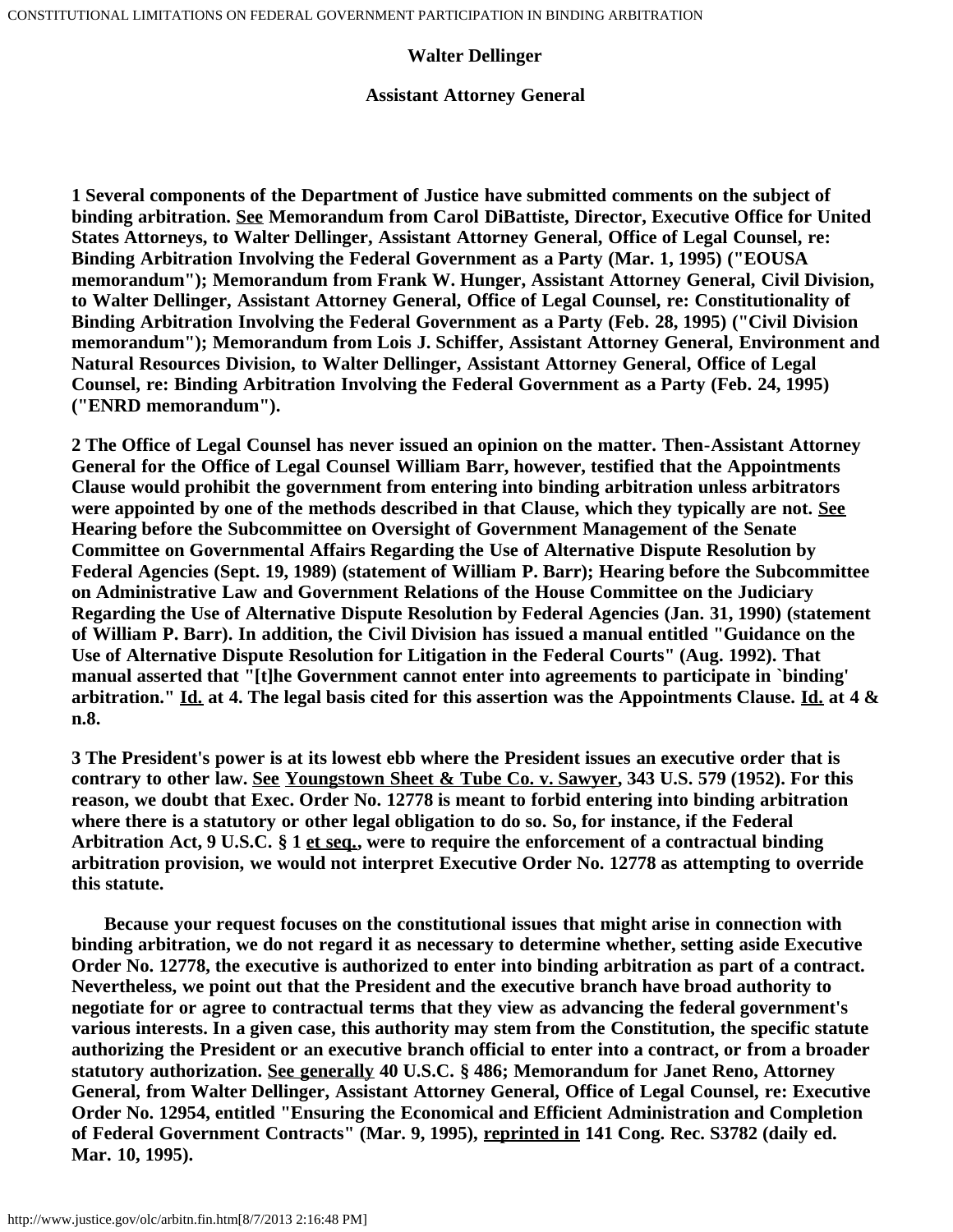**Another threshold inquiry is whether there is a basis for bringing a claim against the government. The United States is immune from suit except where it consents to be sued. See, e.g., United States v. Lee, 106 U.S. 196 (1882); Cohens v. Virginia, 19 U.S. (6 Wheat.) 264, 411-12 (1821). The waiver of sovereign immunity must be express. See, e.g., Department of Energy v. Ohio, 112 S. Ct. 1627 (1992). Moreover, only Congress may waive sovereign immunity; the executive may not waive this immunity, such as through consenting to binding arbitration. See United States v. Shaw, 309 U.S. 495, 501 (1940). The three most significant statutory waivers of sovereign immunity are the Administrative Procedures Act, 5 U.S.C. § 702, the Federal Tort Claims Act, 28 U.S.C. §§ 1346, 2671-78, 2680, and the Tucker Act, 28 U.S.C. §§ 1346(a), 1491. Whether any claim is encompassed within one of these or any other express waiver of sovereign immunity depends upon the specific claim asserted.**

<span id="page-16-0"></span>**4 Typically, arbitrators are either professional arbitrators or possess some expertise in the subject matter of the specific arbitration wherein they act. Throughout this memorandum, we assume that they are selected to arbitrate particular disputes on a case-by-case basis in the manner of independent contractors.**

<span id="page-16-1"></span>**5 In an opinion discussing an Appointments Clause issue, Attorney General Robert F. Kennedy referred to Hartwell as providing the "classical definition pertaining to an officer." Communications Satellite Corporation, 42 Op. Att'y Gen. 165, 169 (1962). Hartwell itself cited several earlier opinions, including United States v. Maurice, 26 F. Cas. 1211 (C.C.D. Va. 1823) (No. 15,747) (Marshall, Circuit Justice), see 73 U.S. at 393 n.†, and in turn has been cited by numerous subsequent Supreme Court decisions, including United States v. Germaine, 99 U.S. 508, 511-12 (1878), and Auffmordt v. Hedden, 137 U.S. 310, 327 (1890). These latter two decisions were cited with approval by the Court in Buckley, 424 U.S. at 125-26 & n.162.**

<span id="page-16-2"></span>**6 Germaine clearly was discussing the concept of "officer" in the constitutional, and not simply a generic, sense: the alternative basis for the holding was that the surgeon was not an officer because he was appointed by the Commissioner who, as the head of a bureau within the Interior Department, could not be a "Head of Department" with the authority to appoint officers. Id. at 510- 11.**

<span id="page-16-3"></span>**7 The framers appear to have envisioned that state officials would enforce federal law. For example, Madison wrote, eventual collection [of certain Federal taxes] under the immediate authority of the Union, will generally be made by the officers, and according to the rules, appointed by the several States. Indeed it is extremely probable that in other instances, . . . the officers of the States will be clothed with the correspondent authority of the Union.**

 **The Federalist No. 45, at 292 (James Madison) (Clinton Rossiter ed., 1961). The framers also seem to have acted upon this understanding. The first Judiciary Act, enacted by the first Congress, required state magistrates and justices of the peace to arrest and detain any criminal offender under the laws of the United States. 1 Stat. § 33. This statute, in immaterially modified form, remains in effect. 18 U.S.C. § 3041. At least two courts have interpreted this statute to authorize state and local law enforcement officers to arrest an individual who violates federal law. See United States v. Bowdach, 561 F.2d 1160 (5th Cir. 1977); Whitlock v. Boyer, 77 Ariz. 334, 271 P.2d 484 (1954).**

 **As discussed below, the delegation to private persons or non-federal government officials of federal-law authority, sometimes incorrectly analyzed as raising Appointments Clause questions, can raise genuine questions under other constitutional doctrines, such as the non-delegation doctrine and general separation of powers principles. Compare Confederated Tribes of Siletz Indians v. United States, 841 F. Supp. 1479, 1486-89 (D. Or. 1994) (appeal pending) (confusing Appointments Clause with separation of powers analysis in holding invalid a delegation to a state governor) with United States v. Ferry County, 511 F. Supp. 546, 552 (E.D. Wash. 1981) (correctly dismissing Appointments Clause argument and analyzing delegation to county commissioners under non-**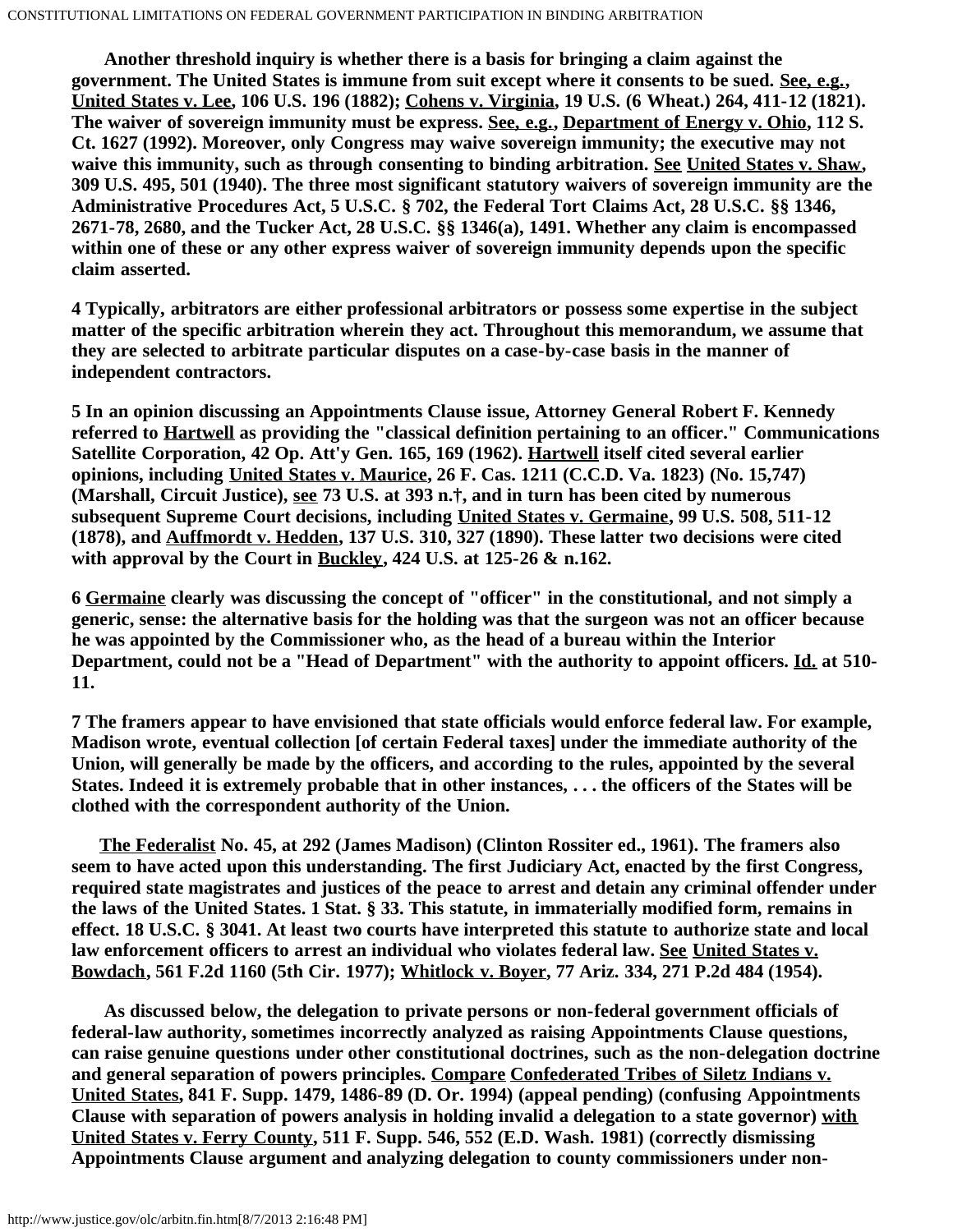**delegation doctrine).**

<span id="page-17-0"></span>**8 This should be distinguished from the case where a federal statute creates a federal office -- such as membership on a federal commission that wields significant authority -- and requires that a particular state officer occupy that office. In this instance, Congress has actually created a federal office and sought to fill it, which is the prototype of an Appointments Clause violation.**

<span id="page-17-1"></span>**9 See Seattle Master Builders Ass'n v. Pacific Northwest Elec. Power & Conservation Planning Coun., 786 F.2d 1359, 1365 (9th Cir. 1986) ("because the Council members do not serve pursuant to federal law," it is "immaterial whether they exercise some significant executive or administrative authority over federal activity"), cert. denied, 479 U.S. 1059 (1987).**

<span id="page-17-2"></span>**10 One might also view delegations to private individuals as raising the same considerations as suggested by the distinction drawn earlier between appointee and independent contractor -- so long as the statute does not create such tenure, duration, emoluments and duties as would be associated with a public office, the individual is not the occupant of a constitutional office but is, rather, a private party who has assumed or been delegated some federal responsibilities.**

<span id="page-17-3"></span>**11 See, e.g., Seattle Master Builders, 786 F.2d at 1364-66. The particular state officials at issue were serving on an entity created by an interstate compact established with the consent of Congress, but that fact is not significant for Appointments Clause purposes. The crucial point was that "[t]he appointment, salaries and direction" of the officials were "state-derived": "the states ultimately empower the [officials] to carry out their duties." Id. at 1365. The Supreme Court's decision in New York v. United States, 112 S. Ct. 2408 (1992), which held that Congress cannot "commandeer" state officials to serve federal regulatory purposes, reenforces this conclusion. Where state officials do exercise significant authority under or with respect to federal law, they do so as state officials, by the decision and under the ultimate authority of the state.**

<span id="page-17-4"></span>**12 See Techworld Dev. Corp. v. D.C. Preservation League, 648 F. Supp. 106, 115-17 (D.D.C. 1986). Though the court did not fully develop the point, we believe that the District of Columbia stands on a special footing. Congress's plenary authority to legislate for the District entails authority to establish a municipal government for the District, the officers of which are municipal rather than federal officers to whom the Appointments Clause simply does not apply.**

<span id="page-17-5"></span>**13 We believe that United States ex rel. Kelly v. Boeing Co., 9 F.3d 743, 757-59 (9th Cir. 1993) (rejecting Appointments Clause challenge to False Claims Act), cert. denied, 114 S. Ct. 1125 (1994), reached the correct result but through an incorrect line of analysis. See id. at 758 (Clause not violated because of the relative modesty of the authority exercised by the relator). The better Appointments Clause analysis, in our view, is that of the court in United States ex rel. Burch v. Piqua Engineering, Inc., 803 F. Supp. 115 (S.D. Ohio 1992), which held that "because qui tam relators are not officers of the United States, the FCA does not violate the Appointments Clause." Id. at 120. We disapprove the Appointments Clause analysis and conclusion of an earlier memorandum of this Office, Constitutionality of the Qui Tam Provisions of the False Claims Act, 13 Op. O.L.C. 249 (1989) (preliminary print) (arguing that the qui tam provisions violate the Appointments Clause).**

<span id="page-17-6"></span>**14 Here, the court phrased its analysis in terms of separation of powers, but the challenge to the statute was, at its core, based on the Appointments Clause. See Chesapeake Bay Found. v. Bethlehem Steel Corp., 652 F. Supp. 620, 624 (D. Md. 1987) (Buckley v. Valeo, 424 U.S. 1 (1976) (per curiam), "does not stand for the proposition . . . that private persons may not enforce any federal laws simply because they are not Officers of the United States appointed in accordance with Article II of the Constitution").**

<span id="page-17-7"></span>**15 At least where these entities are created on an ad hoc or temporary basis, there is a long historical pedigree for the argument that even the United States representatives need not be appointed in**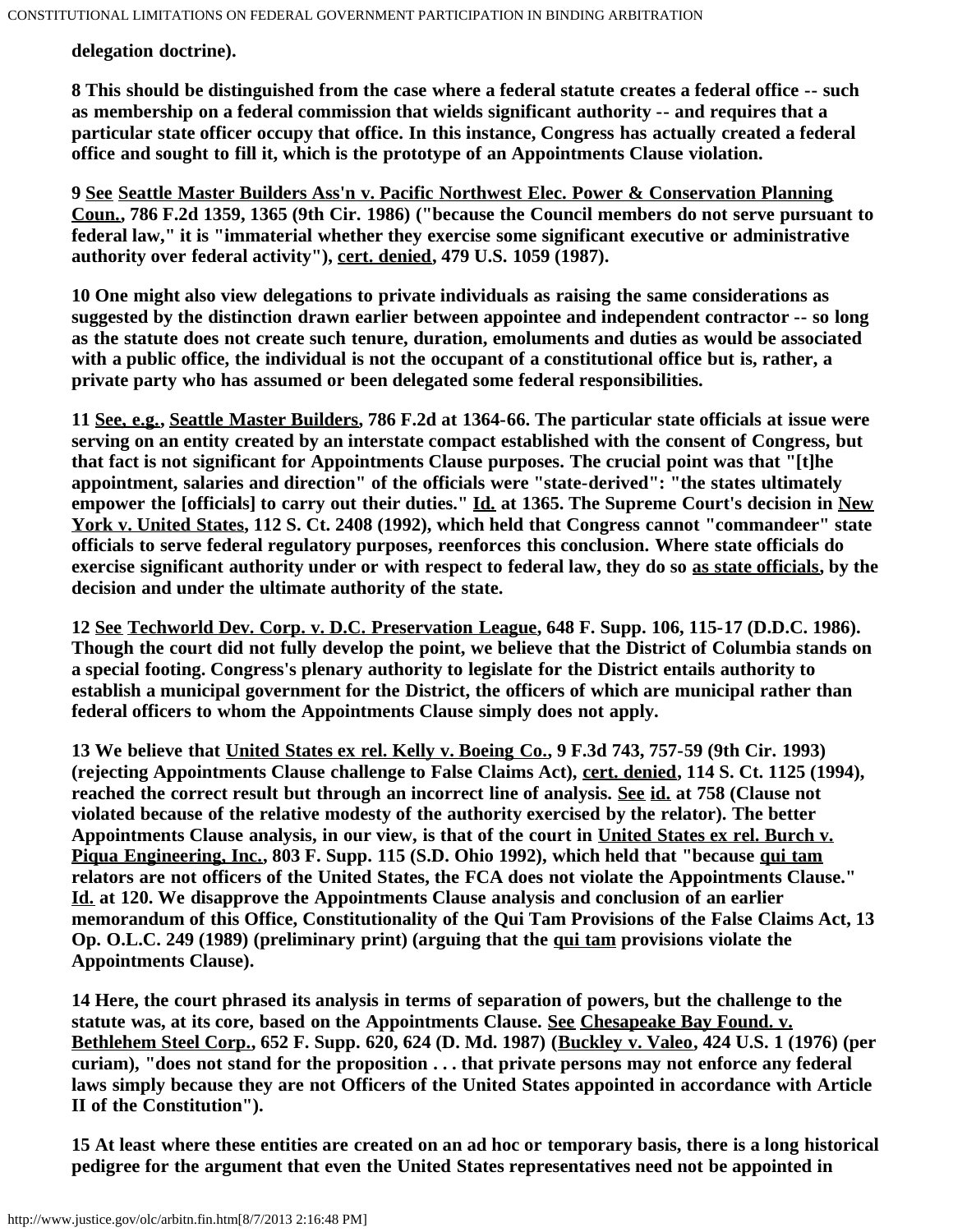**accordance with Article II. See, e.g., Alexander Hamilton, The Defence No. 37 (Jan. 6, 1796), reprinted in 20 The Papers of Alexander Hamilton 13, 20 (Harold C. Syrett ed., 1974):**

**As to what respects the Commissioners agreed to be appointed [under the Jay Treaty with Great Britain], they are not in a strict sense OFFICERS. They are arbitrators between the two Countries. Though in the Constitutions, both of the U[nited] States and of most of the Individual states, a particular mode of appointing officers is designated, yet in practice it has not been deemed a violation of the provision to appoint Commissioners or special Agents for special purposes in a different mode.**

**The traditional view of the Attorneys General has been that the members of international commissions hold "an office or employment emanating from the general treaty-making power, and created by it and" the foreign nation(s) involved and that members are not constitutional officers. Office -- Compensation, 22 Op. Att'y Gen. 184, 186 (1898); see generally Dames & Moore v. Regan, 453 U.S. 654 (1981); Harold H. Bruff, Can Buckley Clear Customs?, 49 Wash. & Lee L. Rev. 1309 (1992); James C. Chen, Appointments with Disaster: The Unconstitutionality of the Binational Arbitral Review under the United States-Canada Free Trade Agreement, 49 Wash. & Lee L. Rev. 1455 (1992); William J. Davey, The Appointments Clause and International Dispute Settlement Mechanisms: A False Conflict, 49 Wash. & Lee L. Rev. 1315 (1992); Alan B. Morrison, Appointments Clause Problems in the Dispute Resolution Provisions of the United States-Canada Free Trade Agreement, 49 Wash. & Lee L. Rev. 1299 (1992).**

<span id="page-18-0"></span>**16 See Appointments in the Department of Commerce and Labor, 29 Op. Att'y Gen. 116, 118-19, 122-23 (1911) (official authorized to perform all the duties of the Commissioner of Fisheries, who was appointed by the President and confirmed by the Senate, was an officer; scientists, technicians, and superintendent of mechanical plant in the Bureau of Standards were employees rather than officers); Second Deputy Comptroller of the Currency -- Appointment, 26 Op. Att'y Gen. 627, 628 (1908) ("The officer is distinguished from the employee in the greater importance, dignity, and independence of his position"; official authorized to exercise powers of the Comptroller of the Currency in the absence of the Comptroller was clearly an officer).**

 **We hasten to note that the exercise of significant authority alone is not a sufficient condition to characterizing a position as an office within the meaning of the Appointments Clause. To be considered a position that must be filled in conformance with the Appointments Clause, the position must also be one of employment within the federal government. For a discussion of this point, see infra section II.B.**

<span id="page-18-1"></span>**17 The status of certain officials traditionally appointed in modes identical to those designated by the Appointments Clause is somewhat anomalous. For instance, low-grade military officers have always been appointed by the President and confirmed by the Senate and understood to be "Officers of the United States" in the constitutional sense; in Weiss v. United States, 114 S. Ct. 752, 757 (1994), the Supreme Court recently indicated its agreement with that understanding. It is at least arguable, however, that the authority exercised by second lieutenants and ensigns is so limited and subordinate that their analogues in the civil sphere clearly would be employees. There are at least three possible explanations. (1) Congress may make anyone in public service an officer simply by requiring appointment in one of the modes designated by the Appointments Clause. The Clause, on this view, mandates officer status for officials with significant governmental authority but does not restrict the status to such officials. This apparently was the nineteenth-century view, see, e.g., United States v. Perkins, 116 U.S. 483, 484 (1886) (cadet engineer at the Naval Academy was an officer because "Congress has by express enactment vested the appointment of cadet-engineers in the Secretary of the Navy and when thus appointed they become officers and not employees"). (2) Certain officials are constitutional officers because in the early Republic their positions were of greater relative significance in the federal government than they are today. Cf. Buckley, 424 U.S. at 126 (postmasters first class and clerks of district courts are officers). (3) Even the lowest ranking**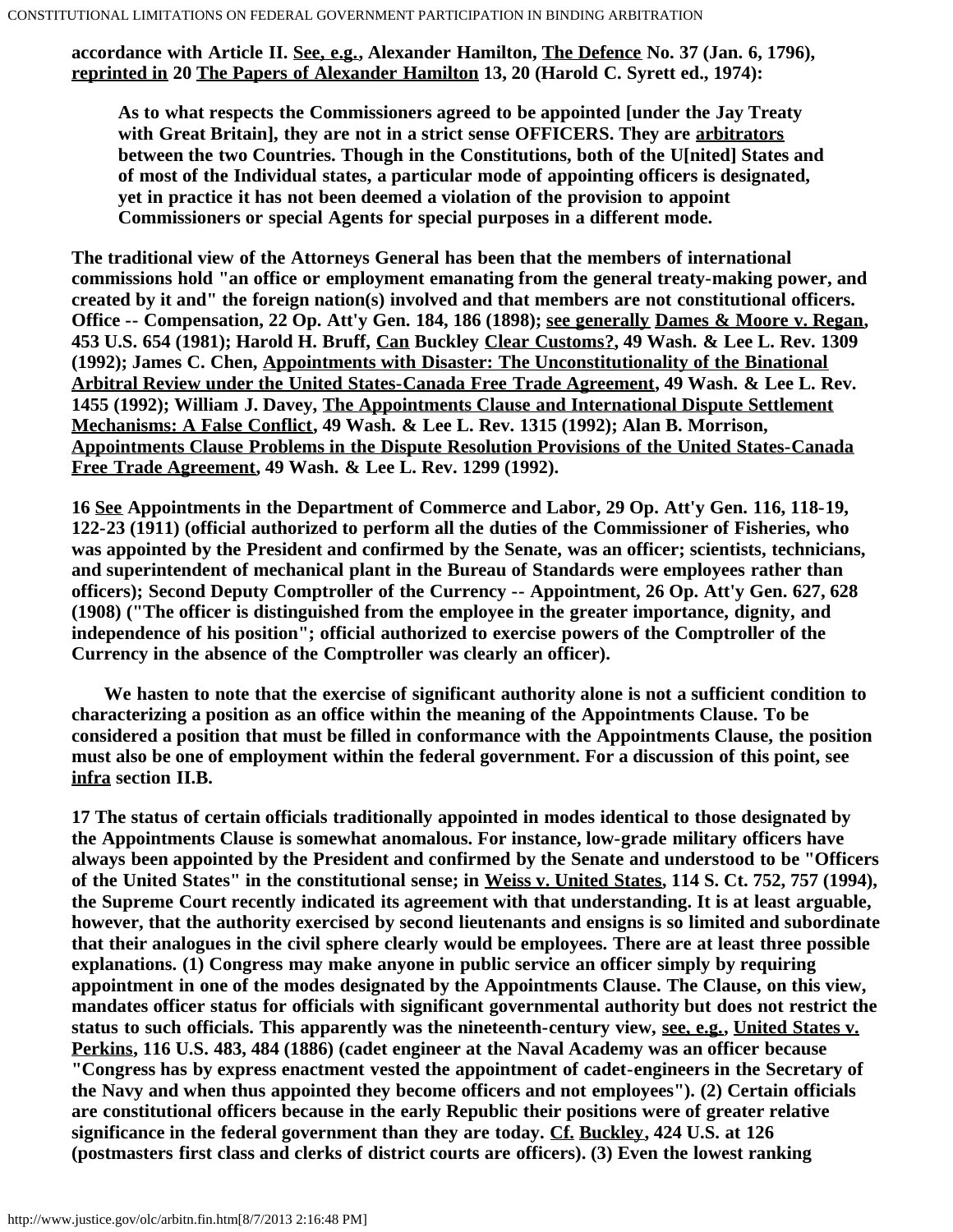**military or naval officer is a potential commander of United States armed forces in combat -- and, indeed, is in theory a commander of large military or naval units by presidential direction or in the event of catastrophic casualties among his or her superiors.**

<span id="page-19-0"></span>**18 In fact, as the Court pointed out, the chief judge of the Tax Court can assign special trial judges to render final decisions in certain types of cases, a power that the government conceded rendered them, in those circumstances, "inferior officers who exercise independent authority." The Court rejected the argument that special trial judges could be deemed inferior officers for some purposes and employees for others. 501 U.S. at 882.**

<span id="page-19-1"></span>**19 The text of the Appointments Clause implies that offices in the sense of the Clause must be established in the Constitution or by statute. See U.S. Const. art. II, § 2, cl. 2 (specifying certain officers and then referring to "all other Officers of the United States, whose Appointments are not herein otherwise provided for, and which shall be established by Law").**

<span id="page-19-2"></span>**20 That an employee may not exercise independent discretion does not, of course, mean that his or her duties may not encompass responsibilities requiring the exercise of judgment and discretion under the ultimate control and supervision of an officer. In Steele v. United States (No. 2), 267 U.S. 505, 508 (1925), the Supreme Court noted that a "deputy marshal is not in the constitutional sense an officer of the United States," yet "is called upon to exercise great responsibility and discretion" in "the enforcement of the peace of the United States, as that is embraced in the enforcement of federal law." But deputy marshals act at the direction of "the United States marshal under whom they serve," id., who is an officer in the constitutional sense.**

<span id="page-19-3"></span>**21 See Appointment and Removal of Inspectors of Customs, 4 Op. Att'y Gen. 162, 164 (1843) (Congress may not provide for the appointment of "any employe[e], coming fairly within the definition of an inferior officer of the government," except by a mode consistent with the Appointments Clause).**

<span id="page-19-4"></span>**22 ENRD reads Auffmordt and Germaine as limited to "judgments of experts on areas within their expertise, as opposed to policy or legal judgments." ENRD memorandum at 3. Apparently, ENRD's position is that the negative inference from the Appointments Clause is to be drawn except where an expert acts within the scope of his or her expertise. In other words, the Appointments Clause prohibits any private actor from exercising significant authority, unless the private actor is an expert who exercises significant authority within the scope of his or her expertise. While there may be strong policy reasons for wishing to restrict Auffmordt and Germaine in this way, there is no basis in the Constitution for doing so. The text of the Appointments Clause makes no reference to, let alone an exception for, expert action. Furthermore, there is nothing in the Auffmordt or Germaine opinions themselves that supports narrowing them in this way.**

<span id="page-19-5"></span>**23 By use of the term "fixed," we mean to distinguish this scheme -- in which Congress sets the independent counsel's salary and overhead -- from one in which an arbitrator's fee and overhead are determined by the arbitrator and passed on to the federal government, even though the government may ultimately pay them from a specific appropriation.**

<span id="page-19-6"></span>**24 Of course, any fee that the government pays must ultimately come from appropriated funds. Nevertheless, the fee is paid to an arbitrator not in the manner of an employee of the government but rather as a non-government actor who provides services to the government.**

<span id="page-19-7"></span>**25 The application of the non-delegation doctrine to binding arbitration is discussed more fully infra at section V.C.**

<span id="page-19-8"></span>**26 It is theoretically possible that the courts have upheld these delegations because the parties challenging them have repeatedly failed to raise the Appointments Clause. Compare White v. Massachusetts Coun. of Construction Employers, 460 U.S. 204 (1983) (upholding residency**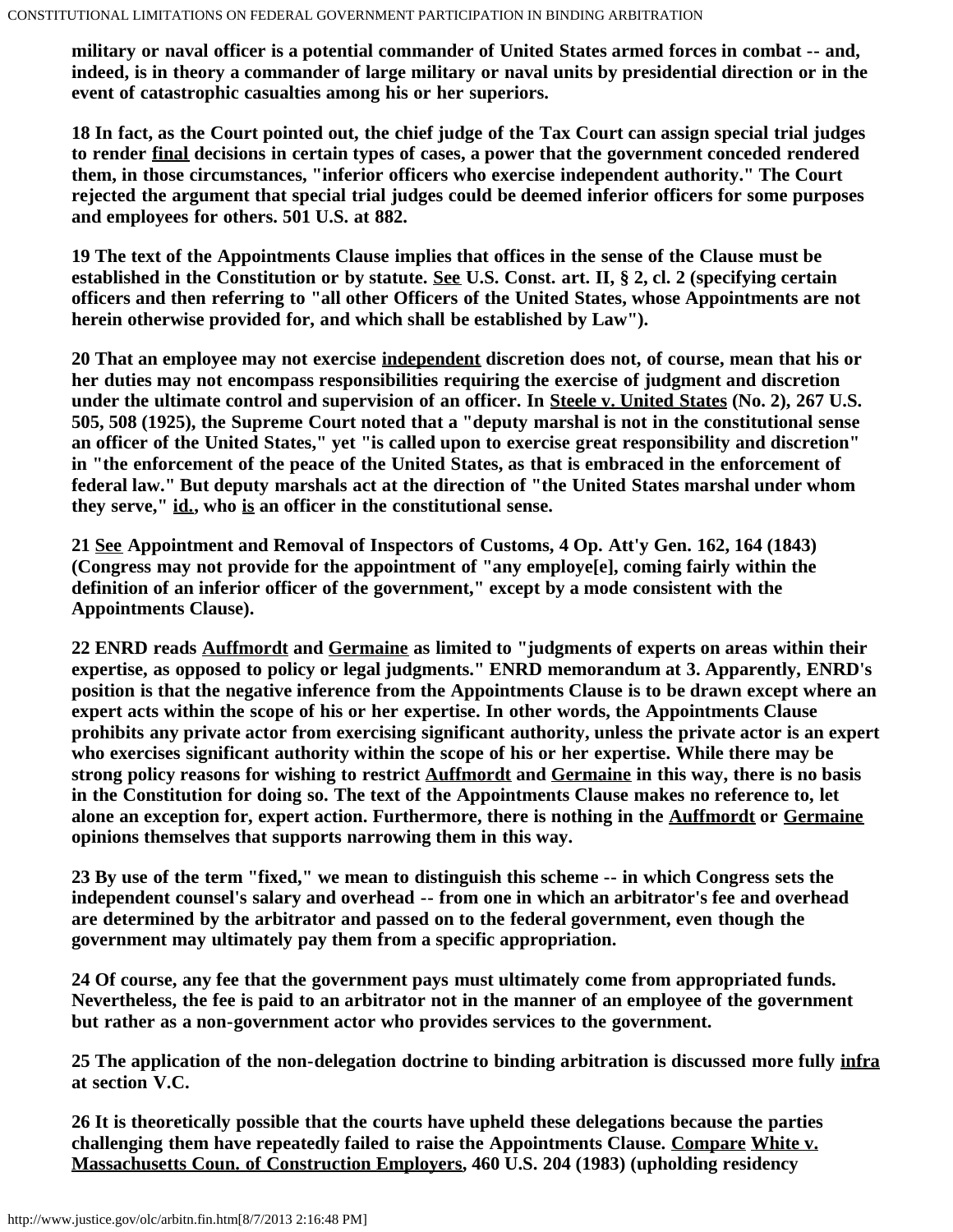**requirement for public works project against dormant Commerce Clause challenge) with United Building and Construction Trades v. Camden, 465 U.S. 208 (1984) (striking down residency requirement for public works projects as violation of Privileges and Immunities Clause). We would be reluctant to place the numerous delegations so upheld on such capricious footing absent a clear indication in the Court's Appointments Clause jurisprudence. While not all non-delegation litigants have raised Appointments Clause challenges, some have and as we detailed in the preceding section, those challenges consistently have been rejected.**

<span id="page-20-0"></span>**27. The weight of scholarship that has considered the interplay of Buckley with Hartwell, Germaine, and Auffmordt accords with our approach. As one commentator has asserted:**

**The Buckley Court's entire analysis is predicated upon its construction of the appointments clause in the context of its `cognate' separation-of-powers provisions. The decision, as in Germaine and the other appointments clause cases, was concerned with determining the status of an individual who was employed by the United States. The Court's definition thus was employed to distinguish between classes of federal employees; it was not used to distinguish between federal and nonfederal employees. Since the two questions differ radically, it is hardly surprising that a standard helpful in resolving one leads to absurd results when applied to the other.**

**Dale D. Goble, The Council and the Constitution: An Article on the Constitutionality of the Northwest Power Planning Council, 1 J. Envtl. L. & Litig. 11, -- text at note 172 (1986); see also Harold J. Krent, Fragmenting the Unitary Executive: Congressional Delegations of Administrative Authority Outside the Federal Government, 85 Nw. U. L. Rev. 62, 72-73 n.26 (1990) (whether one who exercises governmental authority is an officer is determined by looking to the factors set out in Hartwell, Germaine, and Auffmordt).**

<span id="page-20-1"></span>**28 It is sometimes asserted that the Supreme Court in Bowsher v. Synar, 478 U.S. 714 (1986), adopted the negative inference from the Appointments Clause. We see no basis for this proposition. That case simply did not involve the Appointments Clause. While the Court makes a passing reference to the Appointments Clause, id. at 722-23, we can find no passage in which the Court even appears to contemplate construing the Appointments Clause. The question in Bowsher pertained to the limits on the authority that the Comptroller General could exercise. The Comptroller General is appointed by the President and confirmed by the Senate, see 31 U.S.C. § 703. This method of appointment conforms to the letter of the Appointments Clause. See U.S. Const. art. II, § 2, cl. 2. We cannot conceive of a reasonable reading of Bowsher as either explicitly or implicitly affirming -- or, for that matter, rejecting -- the negative inference from the Appointments Clause.**

<span id="page-20-2"></span>**29 "This is a doctrine that cannot receive the sanction of this court. . . . To contend that the obligation imposed on the President to see the laws faithfully executed, implies a power to forbid their execution, is a novel construction of the constitution, and entirely inadmissible." Id. at 612.**

<span id="page-20-3"></span>**30 In the above-cited opinion, Attorney General Civiletti did not ignore his power, and indeed obligation, to decline to enforce or decline to defend an unconstitutional statute, especially one violating the Constitution's separation of legislative and executive powers. See Duty to Defend and Enforce Constitutionally Objectionable Legislation, at 2 (in such a situation, the Attorney General "would be untrue to his office if he were to do otherwise"); Letter from Walter Dellinger, Assistant Attorney General, Office of Legal Counsel, to Abner J. Mikva, Counsel to the President (Nov. 2, 1994) ("there are circumstances in which a President may appropriately decline to enforce a statute that he views as unconstitutional").**

<span id="page-20-4"></span>**31 Where a statute vests final decision-making authority in an executive branch official, that official must make the decision and may not -- absent congressional authorization -- delegate that authority to another official or to a private actor such as an arbitrator. See id. This case must be distinguished**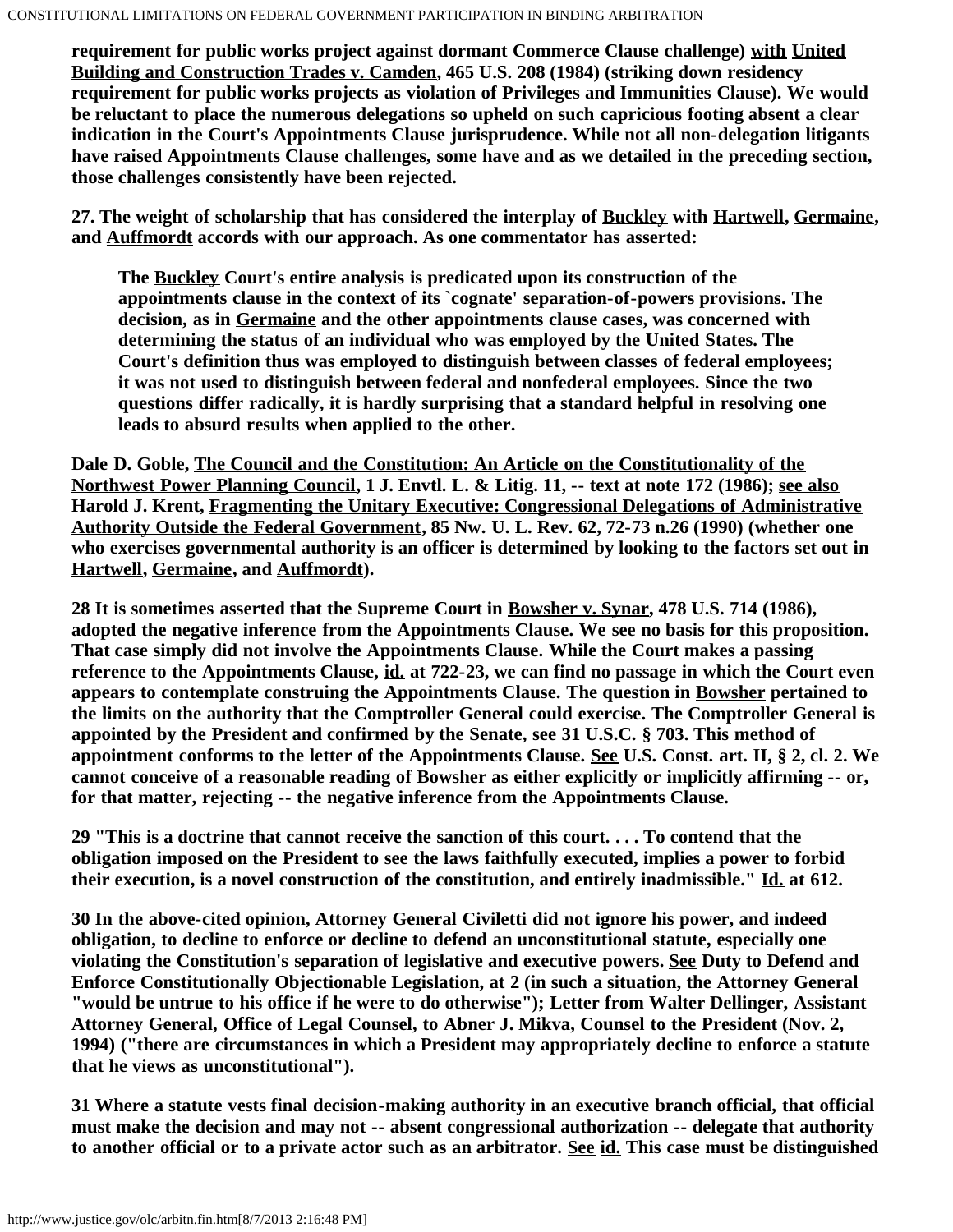**from the situation where the final decision of an executive official is subject to judicial review. Here, the official must make the decision in the first instance. If a challenge is subsequently brought, then absent some specific statutory bar or other legal impediment, there is nothing in the Take Care Clause that would prohibit such an official from opting for binding arbitration rather than adjudication before an Article III court. Currently, Exec. Order No. 12778 imposes an absolute prohibition on opting for binding arbitration where litigation counsel is not otherwise compelled to submit to it.**

<span id="page-21-0"></span>**32 Buckley and NRA Political Victory Fund establish that Congress violates the antiaggrandizement principle if it retains control over any member of a nonlegislative body, even though a single member cannot alone take any dispositive action. Thus, in the arbitration setting, it would not matter for purposes of separation of powers analysis that Congress exercises control over only a single member of, for example, a three-member arbitral panel. Such an arrangement would violate the anti-aggrandizement principle.**

<span id="page-21-1"></span>**33 Congress may, however, have power to not provide for any federal adjudication of some matters. See generally Henry Hart, The Power of Congress to Limit the Jurisdiction of Federal Courts: An Exercise in Dialectic, 66 Harv. L. Rev. 1362 (1953). If Congress has such a power, one notable exception would be the Supreme Court's original jurisdiction, which we do not believe that Congress could eliminate. See U.S. Const. art. III, § 2, cl. 2.**

<span id="page-21-2"></span>**34 The general rule did not apply to courts for the territories or the District of Columbia, which arguably perform federal adjudication, or to the courts martial. Northern Pipeline Constr. Co. v. Marathon Pipe Line Co., 458 U.S. 50, 64-70 (1982) (plurality opinion)**

<span id="page-21-3"></span>**35 While the Court has abandoned the public rights doctrine, it occasionally uses the term "public rights" as a shorthand reference to matters that need not be vested in an Article III tribunal, particularly in the context of the Seventh Amendment. See, e.g., Granfinanciera, S.A. v. Nordberg, 492 U.S. 33 (1989); CFTC v. Schor, 478 U.S. 833, 853 (1986) ("this Court has rejected any attempt to make determinative for Article III purposes the distinction between public rights and private rights").**

<span id="page-21-4"></span>**36 For the purposes of this inquiry, Article III also defines the scope of another individual right, the Seventh Amendment right to a jury trial. If an adjudication may be vested in a non-Article III tribunal, the Seventh Amendment does not prohibit non-jury fact-finding:**

**[I]f [an] action must be tried under the auspices of an Article III court, then the Seventh Amendment affords the parties a right to a jury trial whenever the cause of action is legal in nature. Conversely, if Congress may assign the adjudication of a statutory cause of action to a non-Article III tribunal, then the Seventh Amendment poses no independent bar to the adjudication of that action by a nonjury factfinder.**

# **Granfinanciera, 492 U.S. at 63-64.**

<span id="page-21-5"></span>**37 The ENRD memorandum refers to a third category -- court-ordered binding arbitration. We believe that a court may order binding arbitration only if it is specifically authorized to do so. When Congress expressly commits jurisdiction to resolve cases of a particular type to the Article III judiciary, the Article III judiciary may not rewrite the jurisdictional statute to provide for final resolution by some other agent -- any more than the executive may refuse to carry out a valid statutory duty. Cf. Northern Pipeline Constr. Co. v. Marathon Pipe Line Co., 458 U.S. 50 (1982); Youngstown Sheet & Tube Co. v. Sawyer, 343 U.S. 579 (1952); In re United States, 816 F.2d 1083 (6th Cir. 1987). If a statute grants a court authority to order binding arbitration, the scheme is properly analyzed as an example of statutorily mandated binding arbitration. See, e.g., 28 U.S.C. § 651 et seq. (authorizing federal district courts to refer matters to arbitration); 28 U.S.C. §§ 631, 636 (authorizing appointment of and establishing powers of United States Magistrate Judges).**